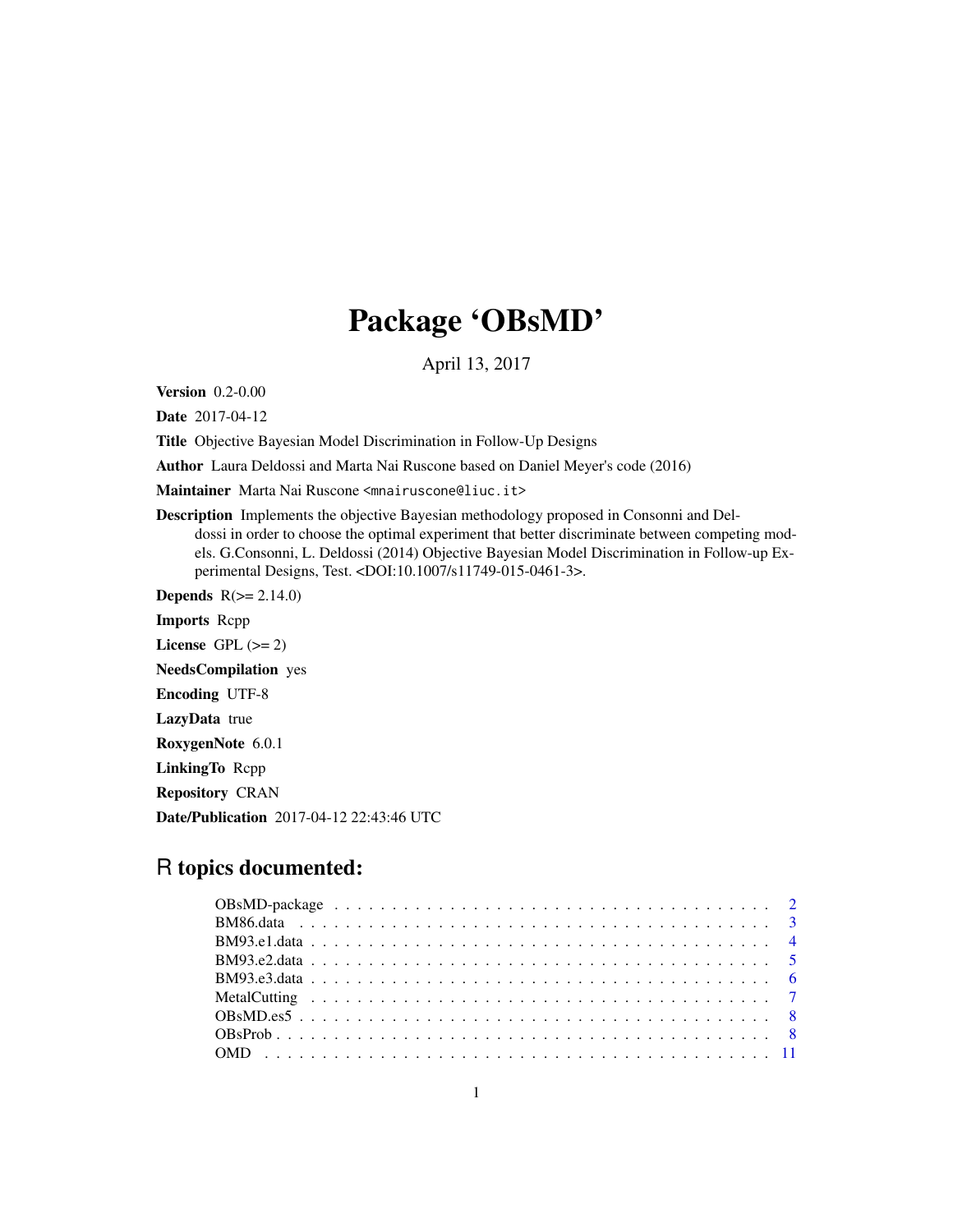# <span id="page-1-0"></span>2 OBsMD-package

| Index |  |
|-------|--|
|       |  |
|       |  |
|       |  |
|       |  |
|       |  |
|       |  |
|       |  |
|       |  |

OBsMD-package *Objective Bayesian Model Discrimination in Follow-Up Designs*

#### Description

Implements the objective Bayesian methodology proposed in Consonni and Deldossi in order to choose the optimal experiment that better discriminate between competing models.

# Details

Package: OBsMD Type: Package Version: 2.0 Date: 2017-04-12 License: GPL version 3 or later

The packages allows you to perform the calculations and analyses described in Consonni and Deldossi paper in TEST (2015), Objective Bayesian model discrimination in follow-up experimental designs.

# Author(s)

Author: Laura Deldossi and Marta Nai Ruscone based on Daniel Meyer's code. Maintainer: Marta Nai Ruscone <mnairuscone@liuc.it>

#### References

Consonni and Deldossi, 2015; Box and Meyer, 1986; Box and Meyer, 1993; Meyer, Steinberg and Box, 1996.

#### Examples

data(BM86.data)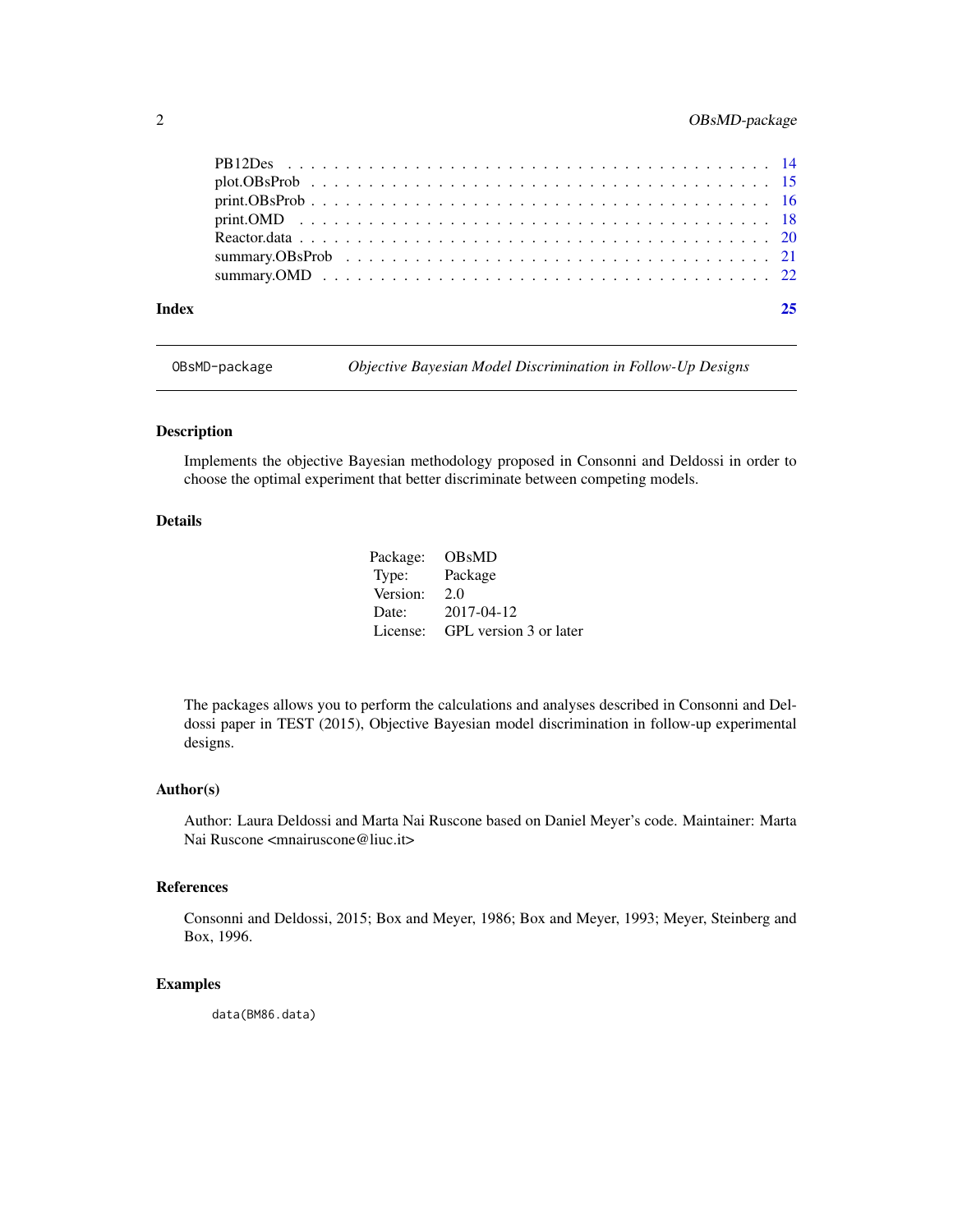<span id="page-2-0"></span>

Design factors and responses used in the examples of Box and Meyer (1986)

#### Usage

data(BM86.data)

#### Format

A data frame with 16 observations on the following 19 variables.

X1 numeric vector. Contrast factor.

X2 numeric vector. Contrast factor.

X3 numeric vector. Contrast factor.

X4 numeric vector. Contrast factor.

X5 numeric vector. Contrast factor.

- X6 numeric vector. Contrast factor.
- X7 numeric vector. Contrast factor.
- X8 numeric vector. Contrast factor.
- X9 numeric vector. Contrast factor.
- X10 numeric vector. Contrast factor.
- X11 numeric vector. Contrast factor.
- X12 numeric vector. Contrast factor.
- X13 numeric vector. Contrast factor.
- X14 numeric vector. Contrast factor.
- X15 numeric vector. Contrast factor.
- y1 numeric vector. Log drill advance response.
- y2 numeric vector. Tensile strength response.
- y3 numeric vector. Shrinkage response.
- y4 numeric vector. Yield of isatin response.

# Source

Box, G. E. P and R. D. Meyer (1986). "An Analysis of Unreplicated Fractional Factorials". *Technometrics.* Vol. 28. No. 1. pp. 11–18.

```
library(OBsMD)
data(BM86.data,package="OBsMD")
print(BM86.data)
```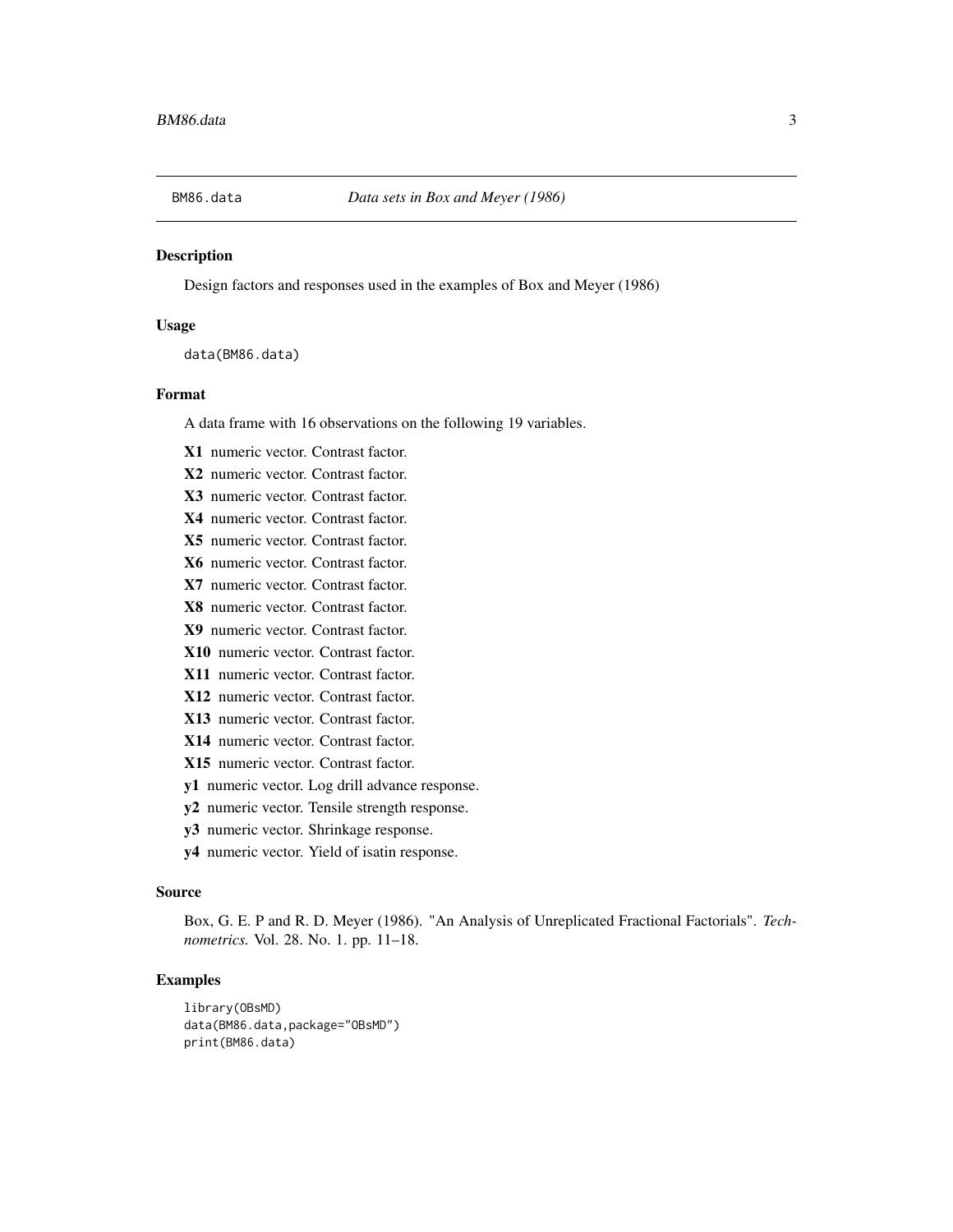<span id="page-3-0"></span>

12-run Plackett-Burman design from the \$2^5\$ reactor example from Box, Hunter and Hunter (1977).

#### Usage

data(BM93.e1.data)

# Format

A data frame with 12 observations on the following 7 variables.

Run a numeric vector. Run number from a \$2^5\$ factorial design in standard order.

- A a numeric vector. Feed rate factor.
- B a numeric vector. Catalyst factor.
- C a numeric vector. Agitation factor.
- D a numeric vector. Temperature factor.
- E a numeric vector. Concentration factor.
- y a numeric vector. Percent reacted response.

# Source

Box G. E. P, Hunter, W. C. and Hunter, J. S. (1978). *Statistics for Experimenters*. Wiley.

Box, G. E. P and R. D. Meyer (1993). "Finding the Active Factors in Fractionated Screening Experiments". *Journal of Quality Technology.* Vol. 25. No. 2. pp. 94–105.

```
library(OBsMD)
data(BM93.e1.data,package="OBsMD")
print(BM93.e1.data)
```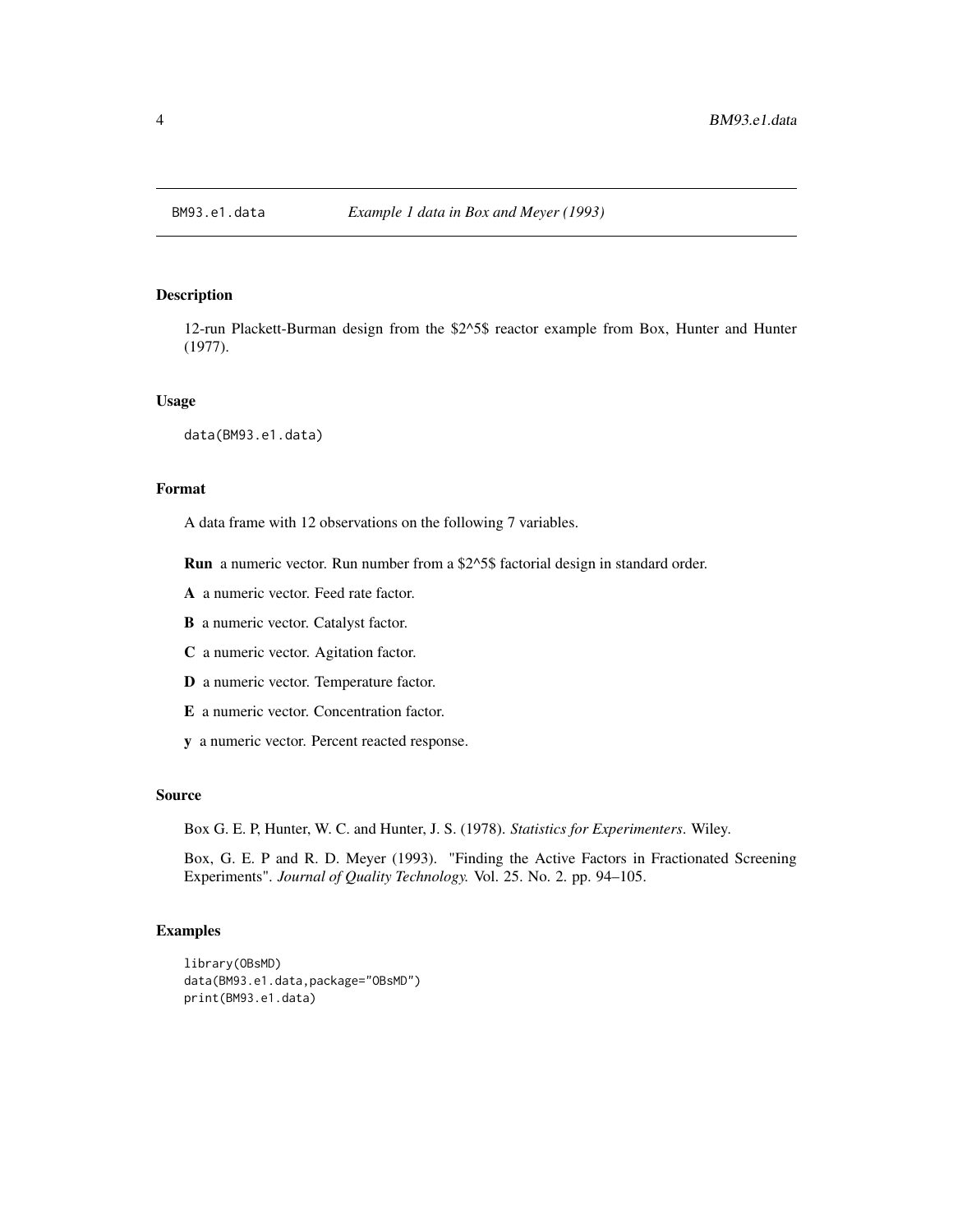<span id="page-4-0"></span>

12-run Plackett-Burman design for the study of fatigue life of weld repaired castings.

### Usage

data(BM93.e2.data)

# Format

A data frame with 12 observations on the following 8 variables.

- A a numeric vector. Initial structure factor.
- B a numeric vector. Bead size factor.
- C a numeric vector. Pressure treat factor.
- D a numeric vector. Heat treat factor.
- E a numeric vector. Cooling rate factor.
- F a numeric vector. Polish factor.
- G a numeric vector. Final treat factor.
- y a numeric vector. Natural log of fatigue life response.

#### Source

Hunter, G. B., Hodi, F. S., and Eager, T. W. (1982). "High-Cycle Fatigue of Weld Repaired Cast Ti-6A1-4V". *Metallurgical Transactions* 13A, pp. 1589–1594.

Box, G. E. P and R. D. Meyer (1993). "Finding the Active Factors in Fractionated Screening Experiments". *Journal of Quality Technology.* Vol. 25. No. 2. pp. 94–105.

```
library(OBsMD)
data(BM93.e2.data,package="OBsMD")
print(BM93.e2.data)
```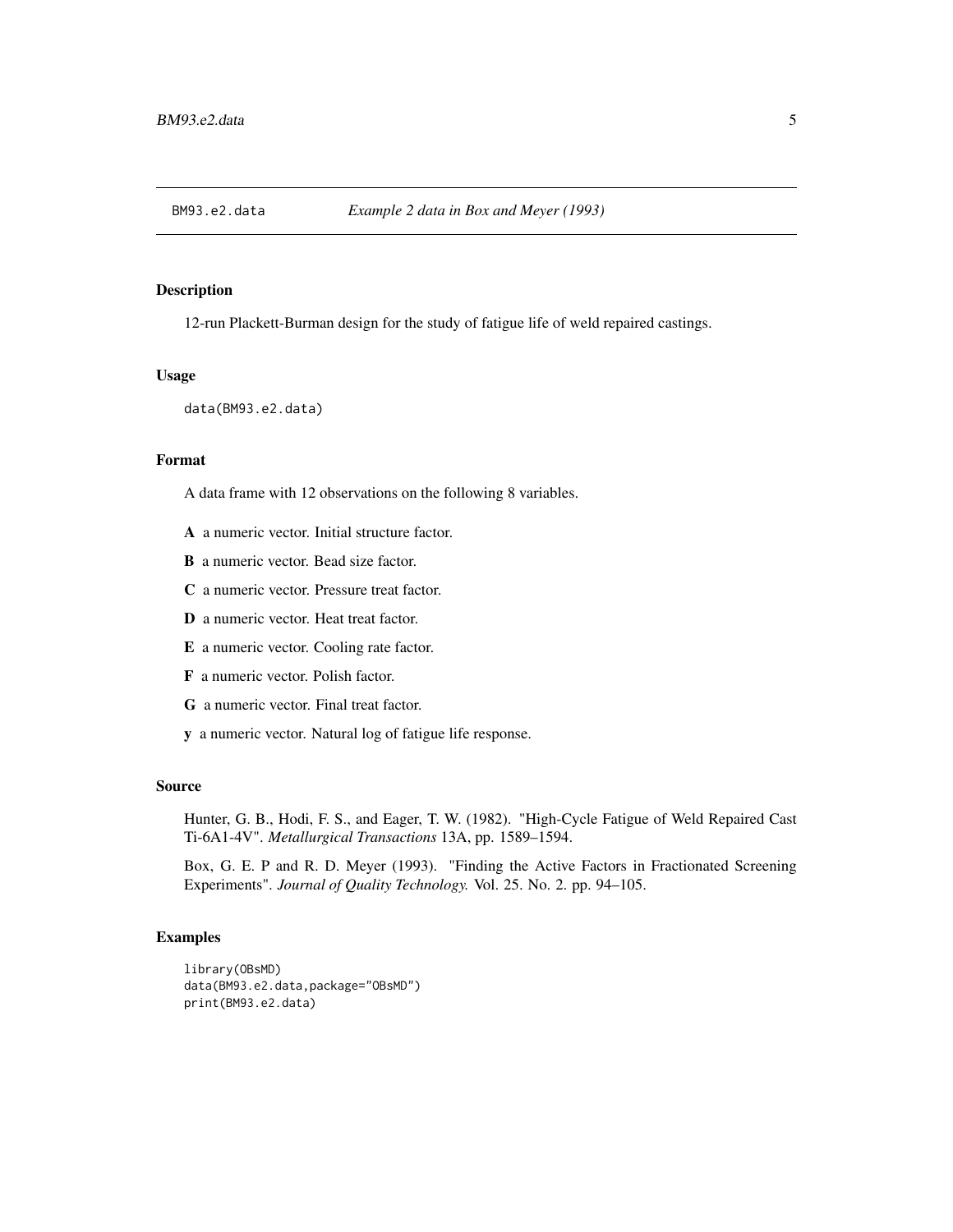<span id="page-5-0"></span> $2^{8-4}$  Fractional factorial design in the injection molding example from Box, Hunter and Hunter (1978).

#### Usage

```
data(BM93.e3.data)
```
#### Format

A data frame with 20 observations on the following 10 variables.

blk a numeric vector

A a numeric vector. Mold temperature factor.

B a numeric vector. Moisture content factor.

C a numeric vector. Holding Pressure factor.

D a numeric vector. Cavity thickness factor.

E a numeric vector. Booster pressure factor.

F a numeric vector. Cycle time factor.

G a numeric vector. Gate size factor.

H a numeric vector. Screw speed factor.

y a numeric vector. Shrinkage response.

#### Source

Box G. E. P, Hunter, W. C. and Hunter, J. S. (1978). *Statistics for Experimenters*. Wiley.

Box G. E. P, Hunter, W. C. and Hunter, J. S. (2004). *Statistics for Experimenters II*. Wiley.

Box, G. E. P and R. D. Meyer (1993). "Finding the Active Factors in Fractionated Screening Experiments". *Journal of Quality Technology.* Vol. 25. No. 2. pp. 94–105.

```
library(OBsMD)
data(BM93.e3.data,package="OBsMD")
print(BM93.e3.data)
```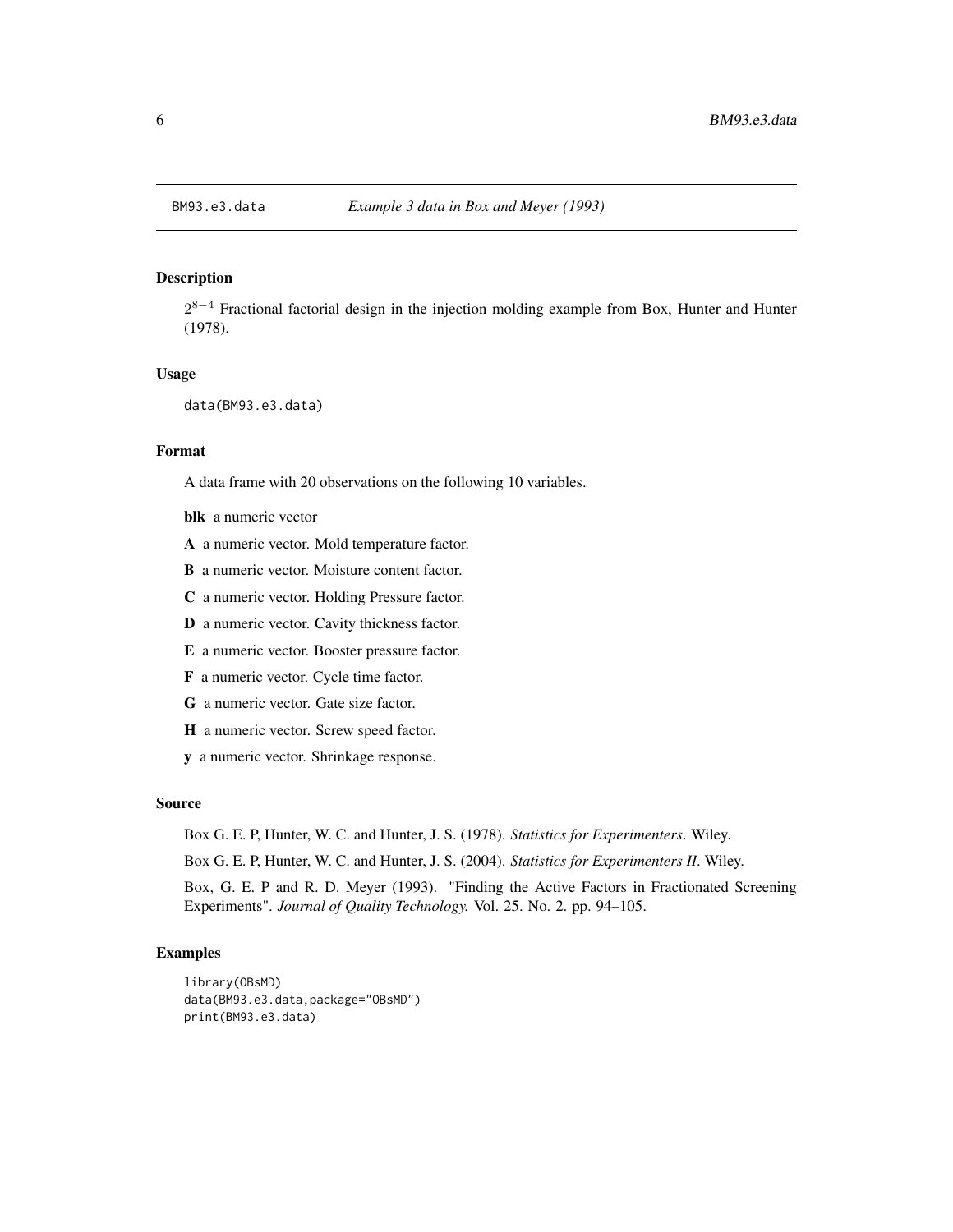<span id="page-6-0"></span>

Design factors and responses used in the examples of Edwards, Weese and Palmer(2014)

#### Usage

data(MetalCutting)

# Format

A data frame with 64 observations on the following 8 variables.

#### blk block

- A numeric vector. Tool speed.
- B numeric vector. Workpiece speed.
- C numeric vector. Depth of cut.
- D numeric vector. Coolant.
- E numeric vector. Direction of cut.
- F numeric vector. Number of cut.

Ytransformed numeric vector. Response.

# Source

Edwards, D. J. P; Weese, M. L. and Palmer, G. A. (2014). "Comparing methods for design followuprevisiting a metal-cutting case study". *Applied Stochastic Models in Business and Industry.* Vol. 30. No. 4. pp. 464–478.

```
library(OBsMD)
data(MetalCutting,package="OBsMD")
print(MetalCutting)
```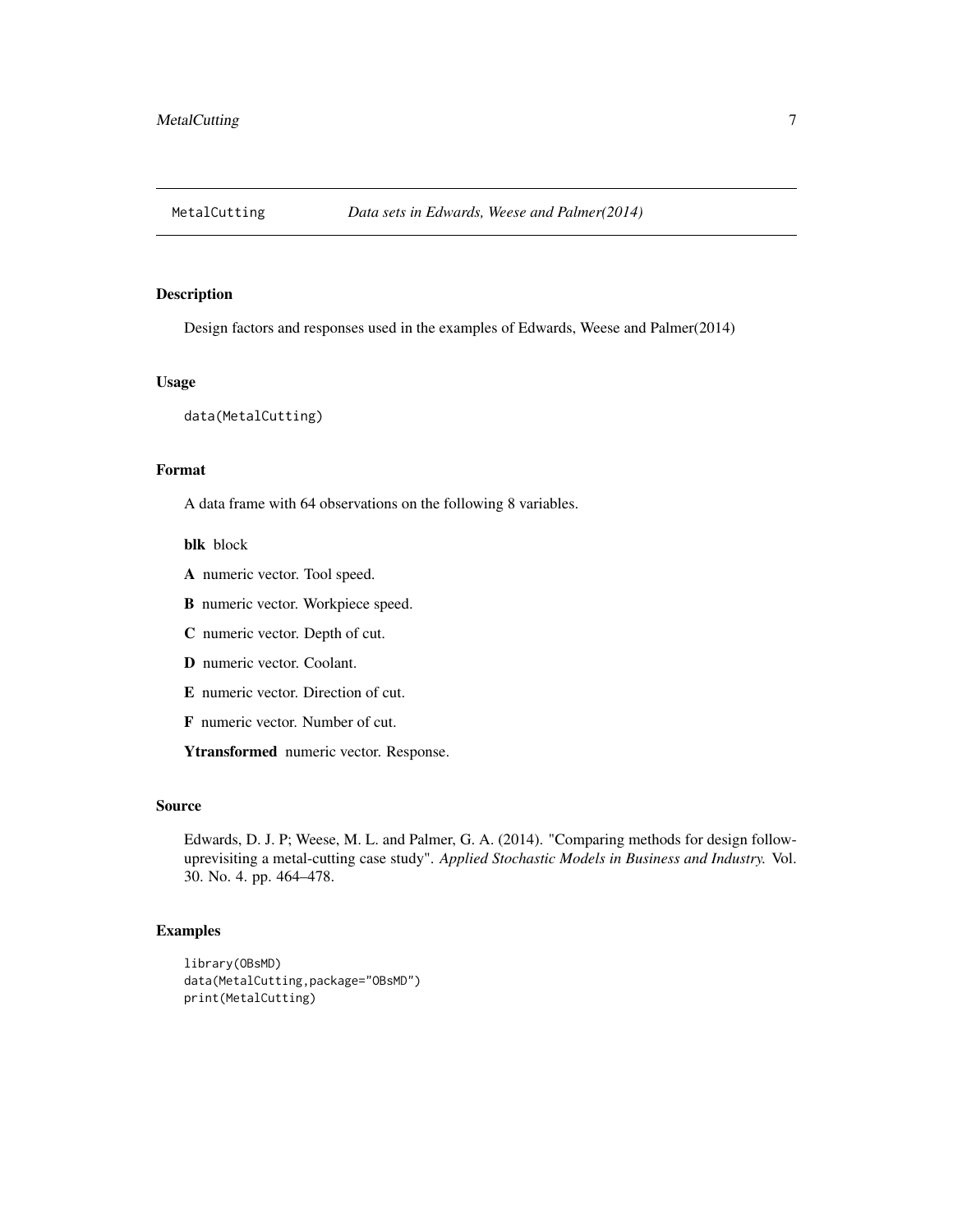<span id="page-7-0"></span>OBsMD.es5 *OBsMD.es5*

#### Description

Data of the Reactor Experiment from Box, Hunter and Hunter (1978).

# Usage

data(OBsMD.es5)

# Format

A data frame with 8 observations on the following 6 variables.

A numeric vector. Contrast factor.

B numeric vector. Contrast factor.

C numeric vector. Contrast factor.

D numeric vector. Contrast factor.

E numeric vector. Contrast factor.

y numeric vector. Response.

#### Source

Box G. E. P, Hunter, W. C. and Hunter, J. S. (2004). *Statistics for Experimenters II*. Wiley. Box G. E. P, Hunter, W. C. and Hunter, J. S. (1978). *Statistics for Experimenters*. Wiley.

# Examples

```
library(OBsMD)
data(OBsMD.es5,package="OBsMD")
print(OBsMD.es5)
```
<span id="page-7-1"></span>OBsProb *Objective Posterior Probabilities from Bayesian Screening Experiments*

# Description

Objective model posterior probabilities and marginal factor posterior probabilities from Bayesian screening experiments according to Consonni and Deldossi procedure.

#### Usage

OBsProb(X, y, abeta=1, bbeta=1, blk, mFac, mInt, nTop)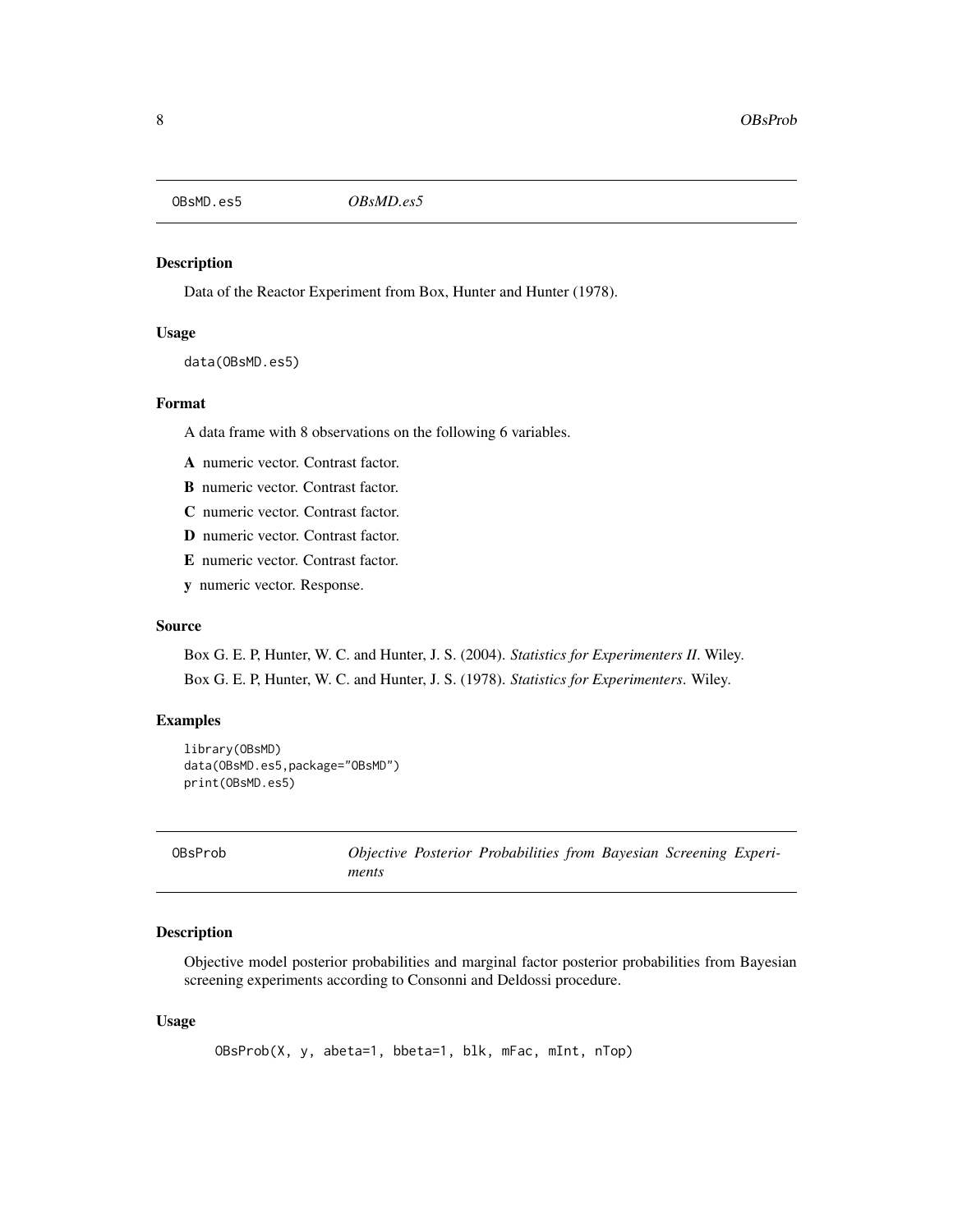#### OBsProb 9

#### **Arguments**

| X     | Matrix. The design matrix.                                                                                                                                       |
|-------|------------------------------------------------------------------------------------------------------------------------------------------------------------------|
| y     | vector. The response vector.                                                                                                                                     |
| abeta | First parameter of the Beta prior distribution on model space                                                                                                    |
| bbeta | Second parameter of the Beta prior distribution on model space                                                                                                   |
| blk   | integer. Number of blocking factors $(\geq=0)$ . These factors are accommodated in<br>the first columns of matrix $X$ . There are $ncol(X)$ -blk design factors. |
| mFac  | integer. Maximum number of factors included in the models.                                                                                                       |
| mInt  | integer $\leq$ 3. Maximum order of interactions among factors considered in the<br>models.                                                                       |
| nTop  | integer $\leq$ =100. Number of models to print ordered according to the highest<br>posterior probability.                                                        |

#### Details

Model and factor posterior probabilities are computed according to Consonni and Deldossi Objective Bayesian procedure. The design factors are accommodated in the matrix X after blk columns of the blocking factors. So,  $\text{ncol}(X)$ -blk design factors are considered. A BETA(ABETA, BBETA) distribution is assumed as a prior on model space. The function calls the FORTRAN subroutine 'obm' and captures summary results. The complete output of the FORTRAN code is save in the 'OBsPrint.out' file in the working directory. The output is a list of class OBsProb for which print, plot and summary methods are available.

#### Value

Below a list with all output parameters of the FORTRAN subroutine 'obm'. The names of the list components are such that they match the original FORTRAN code. Small letters are used for capturing program's output.

| X            | matrix. The design matrix.                                                                   |
|--------------|----------------------------------------------------------------------------------------------|
| Y            | vector. The response vector.                                                                 |
| N            | integer. Number of runs of the screening experiment.                                         |
| <b>COLS</b>  | integer. Number of design factors.                                                           |
| abeta        | integer. First parameter of the Beta prior distribution on model space                       |
| bbeta        | integer. Second parameter of the Beta prior distribution on model space                      |
| <b>BLKS</b>  | integer. Number of blocking factors accommodated in the first columns of ma-<br>trix X.      |
| <b>MXFAC</b> | integer. Maximum number of factors considered in the models.                                 |
| <b>MXINT</b> | integer. Maximum interaction order among factors considered in the models.                   |
| <b>NTOP</b>  | integer. Number of models to print ordered according to the highest posterior<br>probability |
|              |                                                                                              |

mdcnt integer. Total number of models evaluated.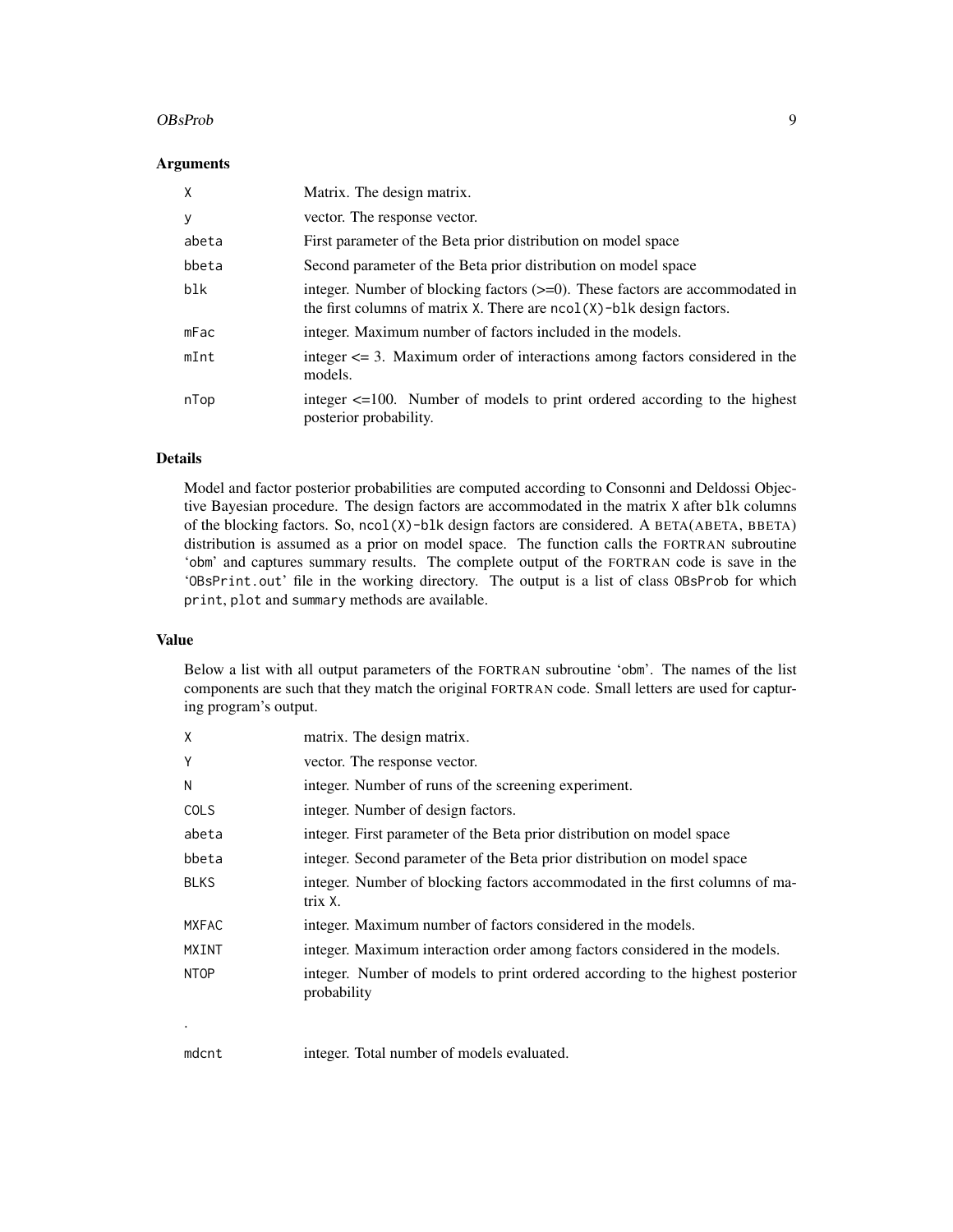<span id="page-9-0"></span>

| ptop   | vector. Vector of posterior probabilities of the top ntop models.                                                                                                             |
|--------|-------------------------------------------------------------------------------------------------------------------------------------------------------------------------------|
| nftop  | integer. Number of factors in each of the top ntop models.                                                                                                                    |
| jtop   | matrix. Matrix of the factors' labels of the top notop models.                                                                                                                |
| prob   | vector. Vector of factor posterior probabilities.                                                                                                                             |
| sigtop | vector. Vector of residual variances of the top ntop models.                                                                                                                  |
| ind    | integer. Indicator variable. ind is 1 if the 'obm' subroutine exited properly. Any<br>other number correspond to the format label number in the FORTRAN subroutine<br>script. |

### Note

The function is a wrapper to call the FORTRAN subroutine 'obm', modification of Daniel Meyer's original program, 'mbcqp5.f', for the application of Objective Bayesian follow-up design.

# Author(s)

Laura Deldossi. Adapted for R by Marta Nai Ruscone.

# References

Consonni, G. and Deldossi, L. (2015), "Objective Bayesian model discrimination in follow-up experimental designs" DOI 10.1007/s11749-015-0461-3. *TEST*.

Meyer, R. D., Steinberg, D. M. and Box, G. E. P. (1996). "Follow-Up Designs to Resolve Confounding in Multifactor Experiments (with discussion)". *Technometrics*, Vol 38 No. 4. pp. 303–332.

#### See Also

[print.OBsProb](#page-15-1), [plot.OBsProb](#page-14-1), [summary.OBsProb](#page-20-1).

```
library(OBsMD)
data(OBsMD.es5, package="OBsMD")
X <- as.matrix(OBsMD.es5[,1:5])
y <- OBsMD.es5[,6]
# Using for model prior probability a Beta with parameters a=1 b=1
es5.OBsProb <- OBsProb(X=X,y=y, abeta=1, bbeta=1, blk=0,mFac=5,mInt=2,nTop=32)
print(es5.OBsProb)
summary(es5.OBsProb)
```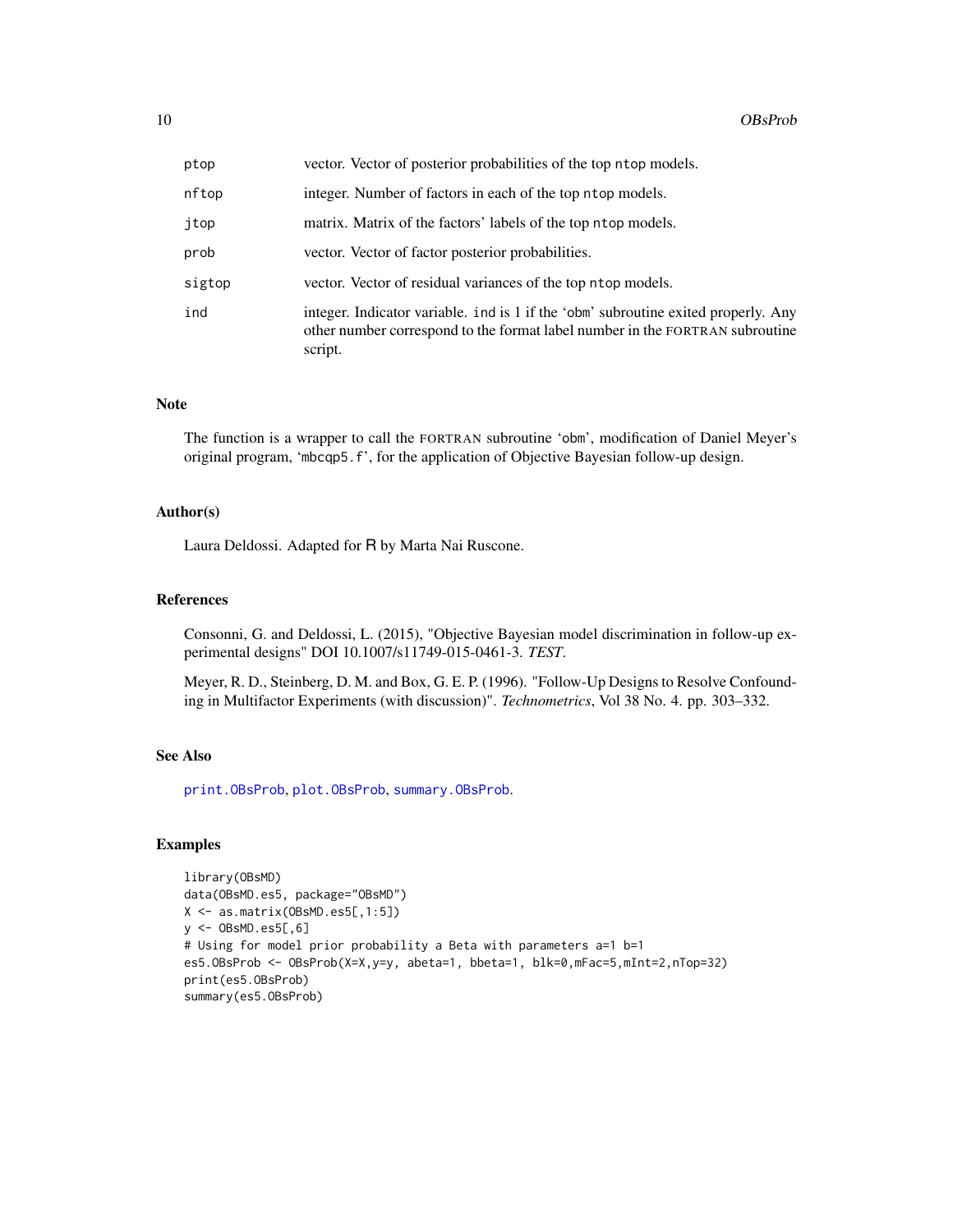<span id="page-10-1"></span><span id="page-10-0"></span>Optimal follow-up experiments to discriminate between competing models. The extra-runs are derived from the maximization of the objective model discrimination criterion represented by a weighted average of Kullback-Leibler divergences between all possible pairs of rival models

# Usage

```
OMD(X, y, nFac, nBlk = 0, mInt, nMod, optop, osigtop, onftop, ojtop, nFoll,
Xcand, mIter, nStart, startDes, top = 20)
```
#### Arguments

| Χ        | matrix. Design matrix of the initial experiment.                                                                                                                                                                                              |
|----------|-----------------------------------------------------------------------------------------------------------------------------------------------------------------------------------------------------------------------------------------------|
| У        | vector. Response vector of the initial experiment.                                                                                                                                                                                            |
| nFac     | integer. Number of factors in the initial experiment.                                                                                                                                                                                         |
| nBlk     | integer $\geq$ =0. Number of blocking factors in the initial experiment. They are<br>accommodated in the first columns of matrix X.                                                                                                           |
| mInt     | integer. Maximum order of interactions among factors in the models.                                                                                                                                                                           |
| nMod     | integer. Number of competing models considered to compute OMD.                                                                                                                                                                                |
| optop    | vector. Vector (nMod) of posterior probabilities corresponding to the competing<br>models. It derives from the OBsProb output.                                                                                                                |
| osigtop  | vector. Vector (nMod) of competing models' residual variances. It derives from<br>the OBsProb output.                                                                                                                                         |
| onftop   | vector. Vector (nMod) of the number of main factors in each competing models.<br>It derives from the OBsProb output.                                                                                                                          |
| ojtop    | matrix. Matrix [nMod x max(onftop)] of the labels of the main factors present<br>in each competing models. It derives from the OBsProb output.                                                                                                |
| nFoll    | integer. Number of additional runs in the follow-up experiment.                                                                                                                                                                               |
| Xcand    | matrix. Matrix $[2^n nFac \times (nBlk + nFac)]$ of candidate runs for the follow-up<br>design. It generally rapresents the full 2 <sup>^</sup> nFac design.                                                                                  |
| mIter    | integer $>=0$ . Maximum number of iterations in the exchange algorithm. If<br>$m$ Iter = 0 exachange algorithm doesn't work.                                                                                                                  |
| nStart   | integer. Number of different designs of dimension nFoll to be evaluated by OMD<br>criterion. When exchange algorithm is used nStart represents the number of<br>random starts to initialize the algorithm; otherwise nStart = nrow(startDes). |
| startDes | matrix. Input matrix [nStart x nFoll] containing different nStart designs to<br>be evaluated by OMD criterion. If the exchange algorithm is used startDes = NULL.                                                                             |
| top      | integer. Number of highest OMD follow-up designs recorded.                                                                                                                                                                                    |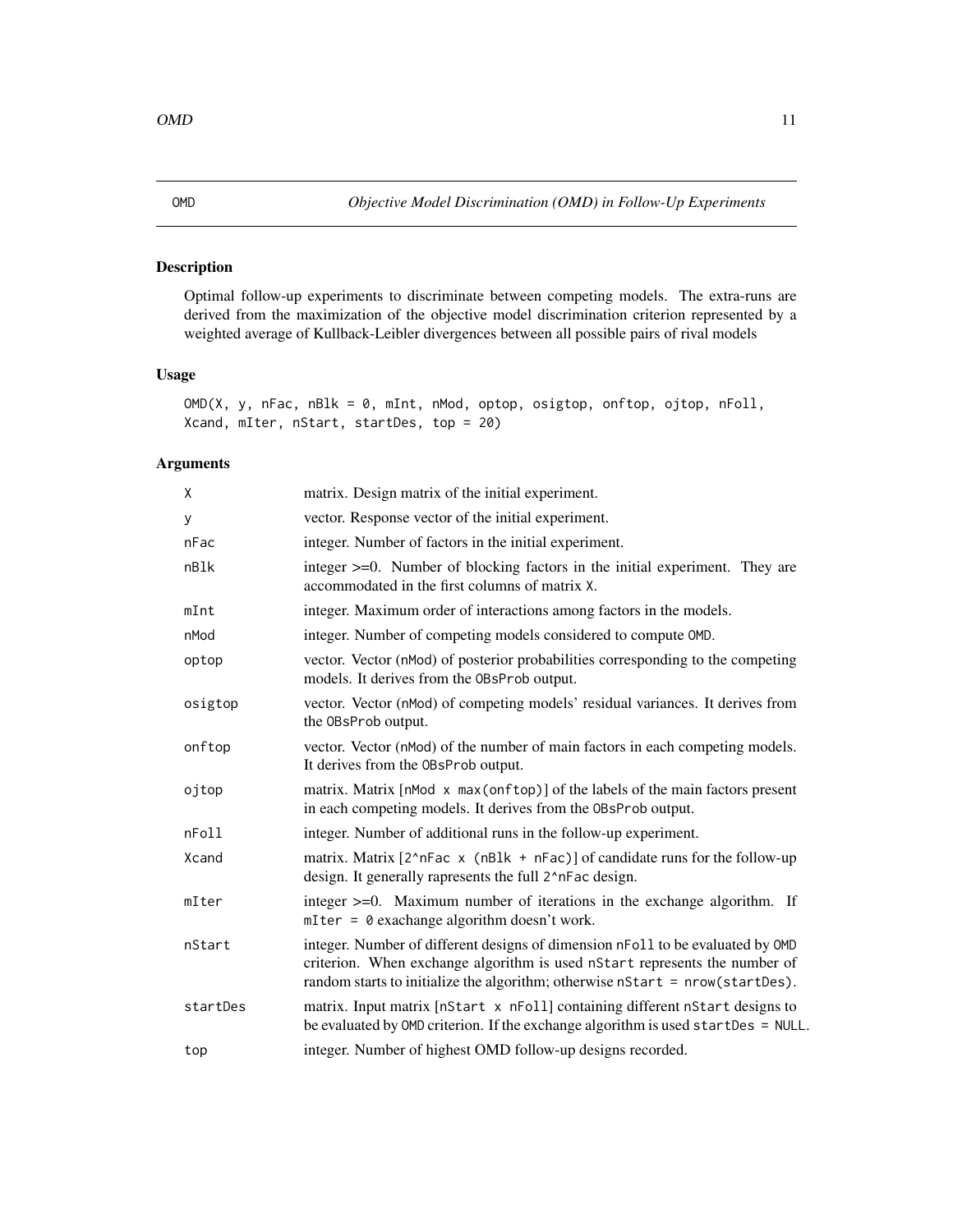# Details

The OMD criterion, proposed by Consonni and Deldossi, is used to discriminate among competing models. Random starting runs chosen from Xcand are used for the Wynn search of best OMD follow-up designs. nStart starting points are tried in the search limited to mIter iterations. If mIter=0 then startDes user-provided designs are used. Posterior probabilities and residual variances of the competing models are obtained from [OBsProb](#page-7-1). The function calls the FORTRAN subroutine 'omd' and captures summary results. The complete output of the FORTRAN code is save in the 'MDPrint.out' file in the working directory.

# Value

Below a list with all input and output parameters of the FORTRAN subroutine OMD. Most of the variable names kept to match FORTRAN code.

| <b>NSTART</b> | integer. Number of different designs of dimension nFoll to be evaluated by OMD<br>criterion. When exchange algorithm is used nStart represents the number of<br>random starts to initialize the algorithm; otherwise nStart = nrow(startDes). |
|---------------|-----------------------------------------------------------------------------------------------------------------------------------------------------------------------------------------------------------------------------------------------|
| <b>NRUNS</b>  | integer. Number nFoll of runs used in follow-up designs.                                                                                                                                                                                      |
| <b>ITMAX</b>  | integer. Maximum number mI ter of iterations in the exchange algorithm.                                                                                                                                                                       |
| INITDES       | integer. Indicator variable. If INITDES = 1 exachange alghoritm is used, other-<br>wise INITDES = $\theta$ exachange alghoritm doesn't work.                                                                                                  |
| <b>N0</b>     | integer. Numbers of runs nrow(X) of the initial experiment before follow-up.                                                                                                                                                                  |
| X             | matrix. Matrix from initial experiment (nrow(X); ncol(X)=nBlk+nFac).                                                                                                                                                                          |
| Υ             | double. Response values from initial experiment (length(Y)=nrow(X)).                                                                                                                                                                          |
| <b>BL</b>     | integer >=0. The number of blocking factors in the initial experiment. They are<br>accommodated in the first columns of matrix X and Xcand                                                                                                    |
| $\bullet$     |                                                                                                                                                                                                                                               |
| COLS          | integer. Number of factors nFac.                                                                                                                                                                                                              |
| N             | integer. Number of candidate runs nrow(Xcand).                                                                                                                                                                                                |
| Xcand         | matrix. Matrix [2^nFac x (nBlk + nFac)] candidate runs for the follow-<br>up design. It generally represents the full 2^nFac design [nrow(Xcand)=N,<br>$ncol(Xcand)=ncol(X)$ ].                                                               |
| <b>NM</b>     | integer. Number of competing models nMod considered to compute OMD.                                                                                                                                                                           |
| P             | double. Models posterior probability optop. It derives from the OBsProb output.                                                                                                                                                               |
| SIGMA2        | double. Competing models residual variances osigtop. It derives from the<br>0BsProb output.                                                                                                                                                   |
| <b>NF</b>     | integer. Number of main factors in each competing models onftop. It derives<br>from the OBsProb output.                                                                                                                                       |
| <b>MNF</b>    | integer. Maximum number of factor in models (MNF=max(onftop)).                                                                                                                                                                                |
| <b>JFAC</b>   | matrix. Matrix ojtop of dimension [nMod x max(onftop)] of the labels of the<br>main factors present in each competing models. It derives from the OBsProb<br>output.                                                                          |

<span id="page-11-0"></span>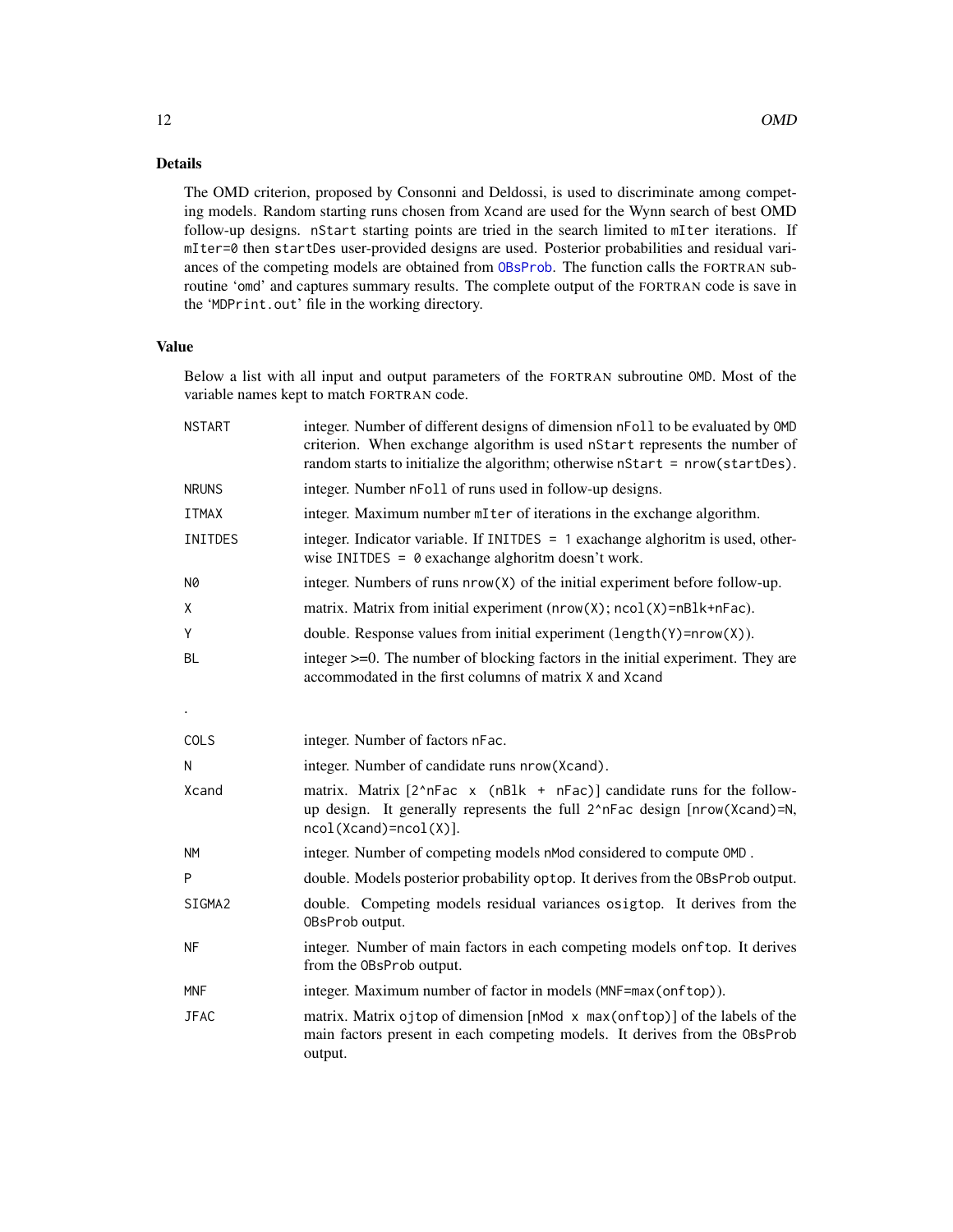<span id="page-12-0"></span>

| CUT    | integer. Maximum order of the interaction among factors in the models mInt.                                                                                                 |
|--------|-----------------------------------------------------------------------------------------------------------------------------------------------------------------------------|
| MBEST  | matrix. If INITDES=0, the first row of the MBEST[1,] matrix has the first user-<br>supplied starting design. The last row the NSTART-th user-supplied starting de-<br>sign. |
| NTOP   | integer. Number of the top best OMD designs top.                                                                                                                            |
| TOPD   | double. The OMD value for the best top NTOP designs.                                                                                                                        |
| TOPDES | matrix. Top NTOP optimal OMD follow-up designs.                                                                                                                             |
| flag   | integer. Indicator = $1$ , if the 'md' subroutine finished properly, $-1$ otherwise.                                                                                        |

#### Note

The function is a wrapper to call the modified FORTAN subroutine 'omd', 'OMD. f', part of the **mdopt** bundle for Bayesian model discrimination of multifactor experiments.

### Author(s)

Laura Deldossi. Adapted for R by Marta Nai Ruscone.

#### References

Box, G. E. P and R. D. Meyer (1993). "Finding the Active Factors in Fractionated Screening Experiments". *Journal of Quality Technology.* Vol. 25. No. 2. pp. 94–105.

Consonni, G. and Deldossi, L. (2015), "Objective Bayesian model discrimination in follow-up experimental designs" DOI 10.1007/s11749-015-0461-3. *TEST*.

Meyer, R. D., Steinberg, D. M. and Box, G. E. P. (1996). "Follow-Up Designs to Resolve Confounding in Multifactor Experiments (with discussion)". *Technometrics*, Vol. 38, No. 4, pp. 303–332.

#### See Also

[print.OMD](#page-17-1), [OBsProb](#page-7-1)

```
library(OBsMD)
data(OBsMD.es5, package="OBsMD")
X <- as.matrix(OBsMD.es5[,1:5])
y \le - OBsMD.es5[,6]
es5.OBsProb <- OBsProb(X=X,y=y,blk=0,mFac=5,mInt=2,nTop=32)
nMod <- 26
optop <- es5.OBsProb$ptop[1:nMod]
osigtop <- es5.OBsProb$sigtop[1:nMod]
onftop <- es5.OBsProb$nftop[1:nMod]
ojtop <- es5.OBsProb$jtop[1:nMod,1:max(onftop[1:nMod])]
Xcand <- matrix(c(-1,-1,-1,-1,-1,-1),
1, -1, -1, -1, -1,-1,1,-1,-1,-1,1,1,-1,-1,-1,
-1, -1, 1, -1, -1,1,-1,1,-1,-1,
```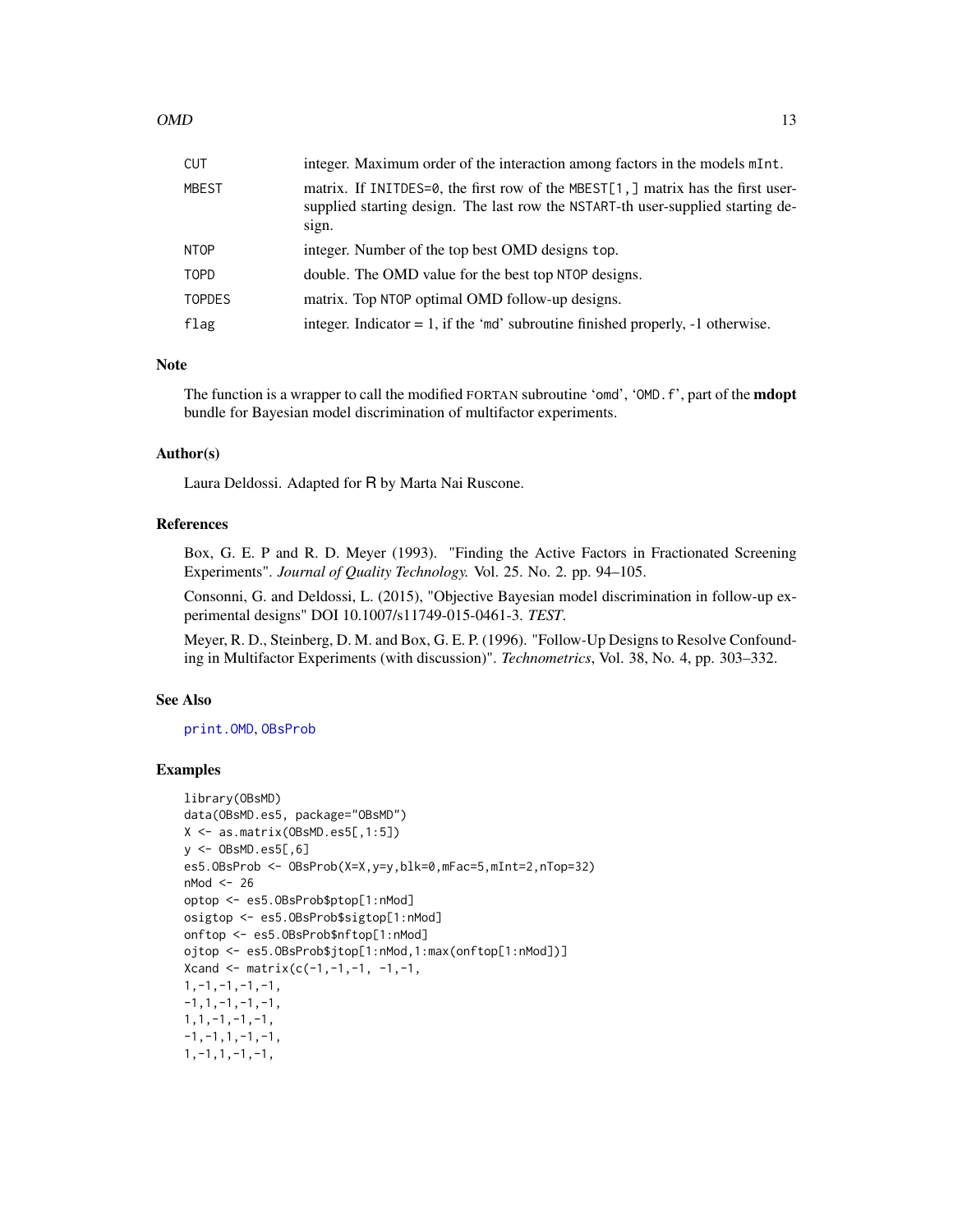```
-1,1,1,-1,-1,1,1,1,-1,-1,
-1, -1, -1, 1, -1,1,-1,-1,1,-1,
-1, 1, -1, 1, -1,1,1,-1,1,-1,
-1, -1, 1, 1, -1,1,-1,1,1,-1,
-1,1,1,1,-1,1,1,1,1,-1,
-1, -1, -1, -1, 1,1,-1,-1,-1,1,
-1, 1, -1, -1, 1,1,1,-1,-1,1,
-1, -1, 1, -1, 1,1,-1,1,-1,1,
-1,1,1,-1,1,
1,1,1,-1,1,
-1, -1, -1, 1, 1,1,-1,-1,1,1,
-1,1,-1,1,1,
1,1,-1,1,1,
-1, -1, 1, 1, 1,1,-1,1,1,1,
-1,1,1,1,1,
1,1,1,1,1
),nrow=32,ncol=5,dimnames=list(1:32,c("A","B","C","D","E")),byrow=TRUE)
p_omd <- OMD(X=X,y=y,nFac=5,nBlk=0,mInt=2,nMod=26,optop=optop,osigtop=osigtop,
onftop=onftop,ojtop=ojtop,nFoll=4,Xcand=Xcand,mIter=20,nStart=25,startDes=NULL,
top=30)
print(p_omd)
```
PB12Des *12-run Plackett-Burman Design Matrix*

# Description

12-run Plackett-Burman design matrix.

#### Usage

data(PB12Des)

## Format

A data frame with 12 observations on the following 11 variables.

x1 numeric vectors. Contrast factor.

x2 numeric vectors. Contrast factor.

x3 numeric vectors. Contrast factor.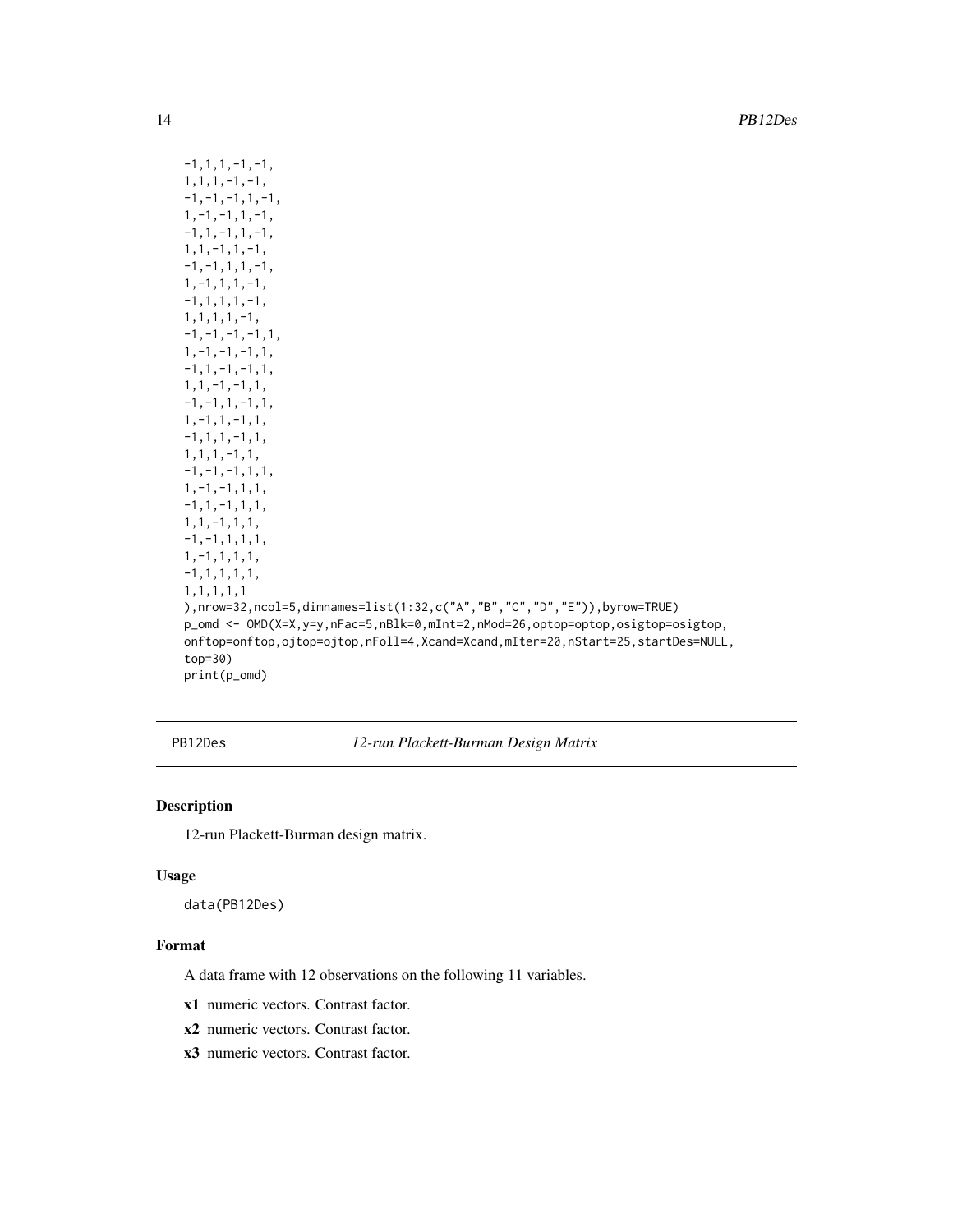- <span id="page-14-0"></span>x4 numeric vectors. Contrast factor.
- x5 numeric vectors. Contrast factor.
- x6 numeric vectors. Contrast factor.
- x7 numeric vectors. Contrast factor.
- x8 numeric vectors. Contrast factor.
- x9 numeric vectors. Contrast factor.
- x10 numeric vectors. Contrast factor.
- x11 numeric vectors. Contrast factor.

#### Source

Box G. E. P, Hunter, W. C. and Hunter, J. S. (2004). *Statistics for Experimenters II*. Wiley.

# Examples

```
library(OBsMD)
data(PB12Des,package="OBsMD")
str(PB12Des)
X <- as.matrix(PB12Des)
print(t(X)%*%X)
```
<span id="page-14-1"></span>plot.OBsProb *Plotting of Posterior Probabilities from Objective Bayesian Design*

# Description

Method Function for plotting marginal factor posterior probabilities from Objective Bayesian Design.

# Usage

```
## S3 method for class 'OBsProb'
plot(x, code = TRUE, pret = FALSE, cex.axis=par("cex.axis"), ...)
```
#### Arguments

| <b>X</b>                | list. List of class 0BsProb output from the 0BsProb function.                    |
|-------------------------|----------------------------------------------------------------------------------|
| code                    | logical. If TRUE coded factor names are used.                                    |
| prt                     | logical. If TRUE, summary of the posterior probabilities calculation is printed. |
| cex.axis                | Magnification used for the axis annotation. See par.                             |
| $\cdot$ $\cdot$ $\cdot$ | additional graphical parameters passed to plot.                                  |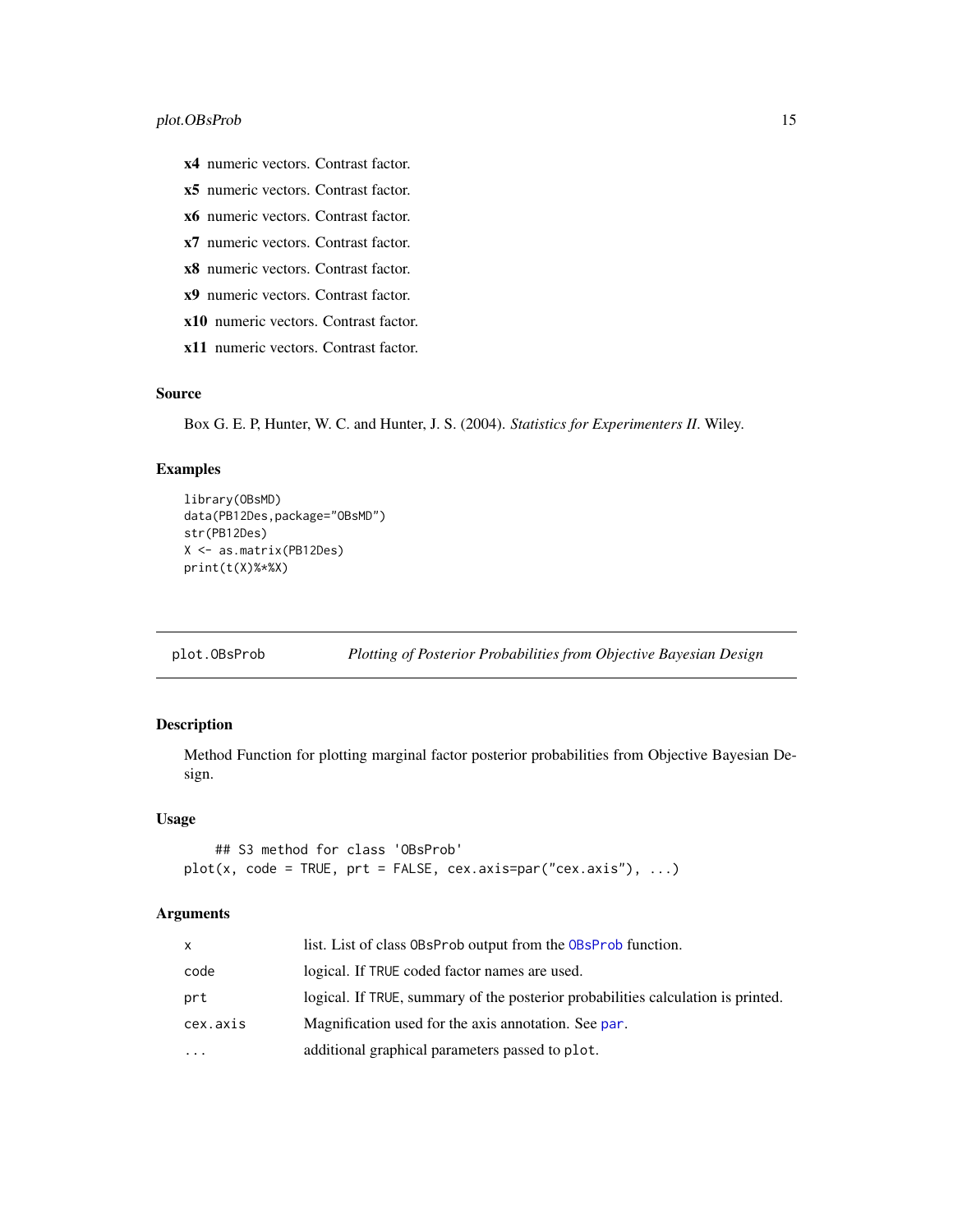# <span id="page-15-0"></span>Details

A spike plot, similar to barplots, is produced with a spike for each factor. Marginal posterior probabilities are used for the vertical axis. If code=TRUE, X1, X2, ... are used to label the factors otherwise the original factor names are used. If prt=TRUE, the [print.OBsProb](#page-15-1) function is called and the marginal posterior probabilities are displayed.

# Value

The function is called for its side effects. It returns an invisible NULL.

#### Author(s)

Marta Nai Ruscone.

#### References

Box, G. E. P and R. D. Meyer (1986). "An Analysis for Unreplicated Fractional Factorials". *Technometrics.* Vol. 28. No. 1. pp. 11–18.

Box, G. E. P and R. D. Meyer (1993). "Finding the Active Factors in Fractionated Screening Experiments". *Journal of Quality Technology.* Vol. 25. No. 2. pp. 94–105.

Consonni, G. and Deldossi, L. (2015), "Objective Bayesian model discrimination in follow-up experimental designs" DOI 10.1007/s11749-015-0461-3. *TEST*.

#### See Also

[OBsProb](#page-7-1), [print.OBsProb](#page-15-1), [summary.OBsProb](#page-20-1).

### Examples

```
library(OBsMD)
data(OBsMD.es5, package="OBsMD")
X <- as.matrix(OBsMD.es5[,1:5])
y <- OBsMD.es5[,6]
# Using for model prior probability a Beta with parameters a=1 b=1
es5.OBsProb <- OBsProb(X=X,y=y, abeta=1, bbeta=1, blk=0,mFac=5,mInt=2,nTop=32)
print(es5.OBsProb)
summary(es5.OBsProb)
plot(es5.OBsProb)
```
<span id="page-15-1"></span>print.OBsProb *Printing Objective Posterior Probabilities from Bayesian Design*

#### Description

Printing method for lists of class OBsProb. It prints the posterior probabilities of factors and models from the Objective Bayesian procedure.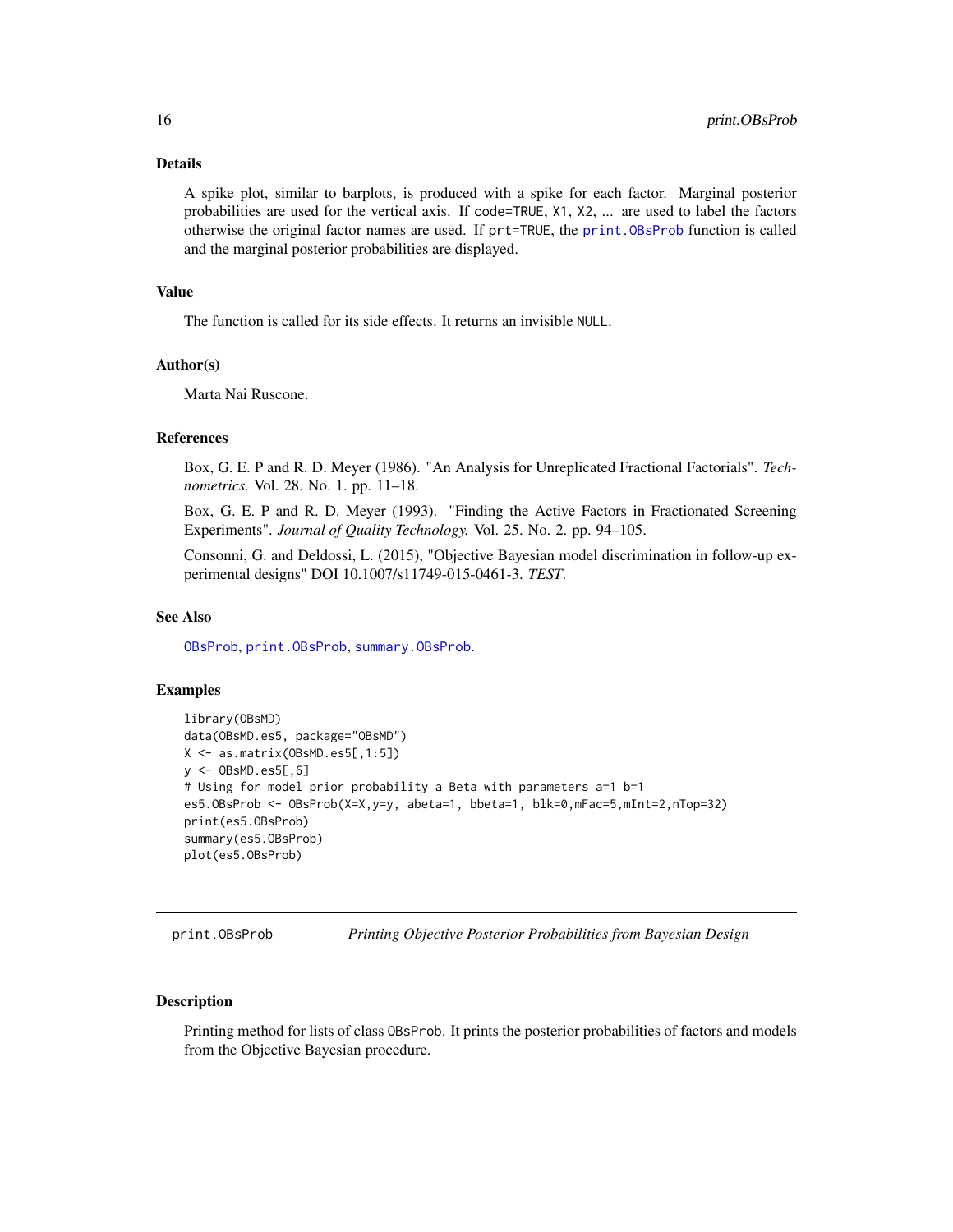# print.OBsProb 17

# Usage

```
## S3 method for class 'OBsProb'
print(x, X = TRUE, resp = TRUE, factors = TRUE, models = TRUE,nTop, digits = 3, plt = FALSE, verbose = FALSE, Sh= TRUE, CV=True, ...)
```
# Arguments

| X         | list. Object of OBsProb class, output from the OBsProb function. |
|-----------|------------------------------------------------------------------|
| X         | logical. If TRUE, the design matrix is printed.                  |
| resp      | logical. If TRUE, the response vector is printed.                |
| factors   | logical. If TRUE, marginal posterior probabilities are printed.  |
| models    | logical. If TRUE, models posterior probabilities are printed.    |
| nTop      | integer. Number of the top ranked models to print.               |
| digits    | integer. Significant digits to use for printing.                 |
| plt       | logical. If TRUE, factor marginal probabilities are plotted.     |
| verbose   | logical. If TRUE, the unclass-ed list x is displayed.            |
| Sh        | logical. If TRUE, the Shannon index is printed.                  |
| <b>CV</b> | logical. If TRUE, the coefficient of variation is printed.       |
| .         | additional arguments passed to print function.                   |

# Value

The function prints out marginal factors and models posterior probabilities. Returns invisible list with the components:

| calc   | numeric vector with general calculation information.                                 |
|--------|--------------------------------------------------------------------------------------|
|        | probabilities Data frame with the marginal posterior factor probabilities.           |
| models | Data frame with model posterior probabilities.                                       |
| Sh     | Normalized Shannon heterogeneity index on the posterior probabilities of mod-<br>els |
| C٧     | Coefficient of variation of factor posterior probabilities.                          |

# Author(s)

Marta Nai Ruscone.

#### References

Box, G. E. P and R. D. Meyer (1986). "An Analysis for Unreplicated Fractional Factorials". *Technometrics.* Vol. 28. No. 1. pp. 11–18.

Box, G. E. P and R. D. Meyer (1993). "Finding the Active Factors in Fractionated Screening Experiments". *Journal of Quality Technology.* Vol. 25. No. 2. pp. 94–105.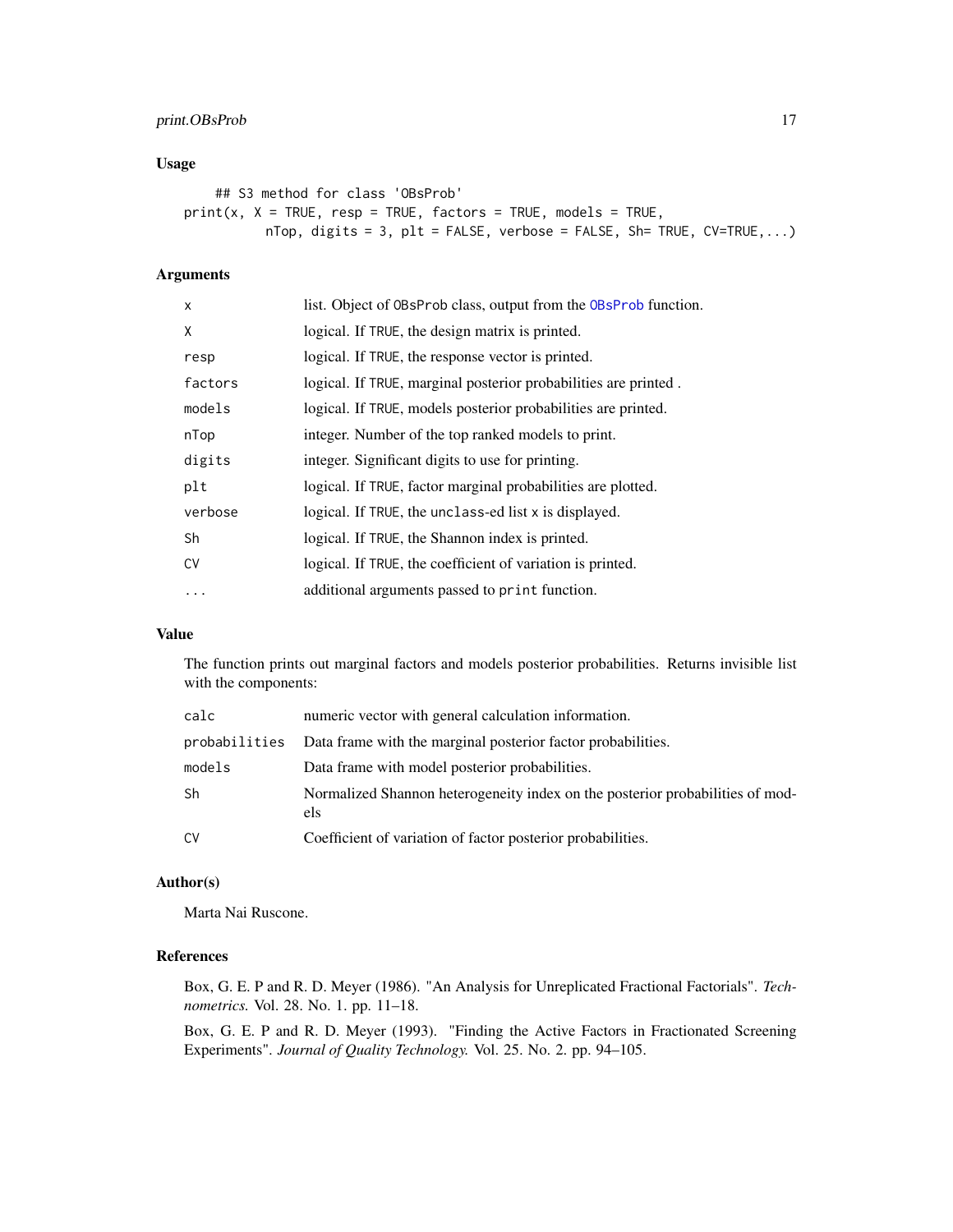# See Also

[OBsProb](#page-7-1), [summary.OBsProb](#page-20-1), [plot.OBsProb](#page-14-1).

# Examples

```
library(OBsMD)
data(OBsMD.es5, package="OBsMD")
X <- as.matrix(OBsMD.es5[,1:5])
y <- OBsMD.es5[,6]
# Using for model prior probability a Beta with parameters a=1 b=1
es5.OBsProb <- OBsProb(X=X,y=y, abeta=1, bbeta=1, blk=0,mFac=5,mInt=2,nTop=32)
print(es5.OBsProb)
summary(es5.OBsProb)
plot(es5.OBsProb)
```
<span id="page-17-1"></span>print.OMD *Print Optimal OMD Follow-Up Experiments*

# Description

Printing method for lists of class OMD. It displays the best extra-runs according to the OMD criterion together with the correspondent OMD values.

#### Usage

## S3 method for class 'OMD'  $print(x, X = FALSE, resp = FALSE, Xcand = TRUE, models = TRUE, nMod = x$nMod,$ digits = 3, verbose=FALSE, ...)

# Arguments

| $\times$ | list of class OMD. Output list of the OMD function.                |
|----------|--------------------------------------------------------------------|
| X        | logical. If TRUE, the initial design matrix is printed.            |
| resp     | logical If TRUE, the response vector of initial design is printed. |
| Xcand    | logical. If TRUE, prints the candidate runs.                       |
| models   | logical. Competing models are printed if TRUE.                     |
| nMod     | integer. Top models to print.                                      |
| digits   | integer. Significant digits to use in the print out.               |
| verbose  | logical. If TRUE, the unclass-ed x is displayed.                   |
|          | additional arguments passed to print generic function.             |
|          |                                                                    |

<span id="page-17-0"></span>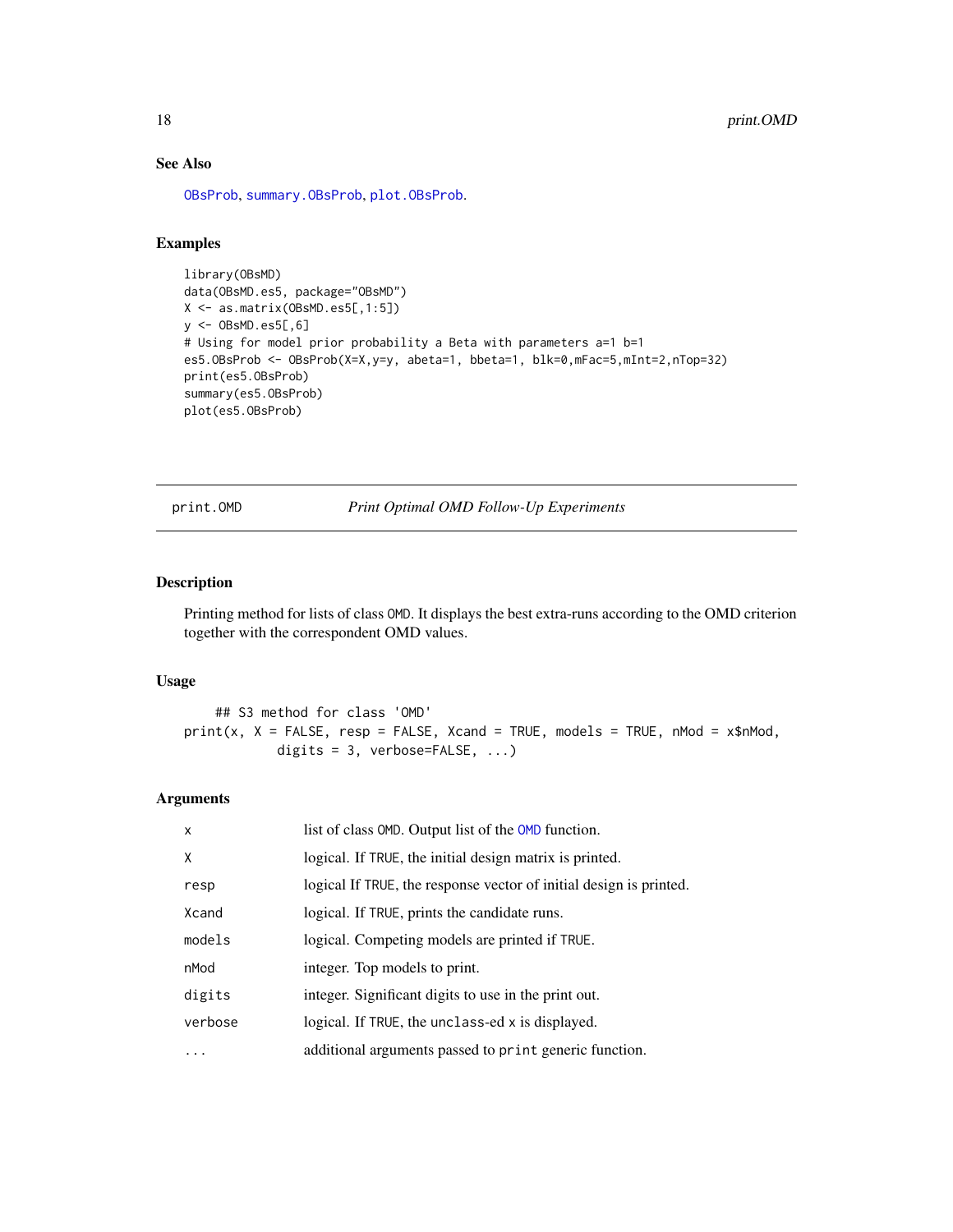#### <span id="page-18-0"></span>print.OMD 19

#### Value

The function is mainly called for its side effects. Prints out the selected components of the class OMD objects, output of the OMD function. For example the marginal factors and models posterior probabilities and the top OMD follow-up experiments with their corresponding OMD statistic. It returns invisible list with the components:

| calc      | Numeric vector with basic calculation information.                                           |
|-----------|----------------------------------------------------------------------------------------------|
| models    | Data frame with the competing models posterior probabilities.                                |
| follow-up | Data frame with the runs for follow-up experiments and their corresponding<br>OMD statistic. |

#### Author(s)

Marta Nai Ruscone.

#### References

Box, G. E. P and R. D. Meyer (1993). "Finding the Active Factors in Fractionated Screening Experiments". *Journal of Quality Technology.* Vol. 25. No. 2. pp. 94–105.

Meyer, R. D., Steinberg, D. M. and Box, G. E. P. (1996). "Follow-Up Designs to Resolve Confounding in Multifactor Experiments (with discussion)". *Technometrics*, Vol. 38, No. 4, pp. 303–332.

#### See Also

[OMD](#page-10-1), [OBsProb](#page-7-1)

```
library(OBsMD)
data(OBsMD.es5, package="OBsMD")
X <- as.matrix(OBsMD.es5[,1:5])
y \le - OBsMD.es5[,6]
es5.OBsProb <- OBsProb(X=X,y=y,blk=0,mFac=5,mInt=2,nTop=32)
nMod <- 26
optop <- es5.OBsProb$ptop[1:nMod]
osigtop <- es5.OBsProb$sigtop[1:nMod]
onftop <- es5.OBsProb$nftop[1:nMod]
ojtop <- es5.OBsProb$jtop[1:nMod,1:max(onftop[1:nMod])]
Xcand \leq matrix(c(-1,-1,-1, -1,-1,
1,-1,-1,-1,-1,
-1, 1, -1, -1, -1,1,1,-1,-1,-1,
-1, -1, 1, -1, -1,1,-1,1,-1,-1,
-1, 1, 1, -1, -1,1,1,1,-1,-1,
-1, -1, -1, 1, -1,1, -1, -1, 1, -1,-1,1,-1,1,-1,1,1,-1,1,-1,
```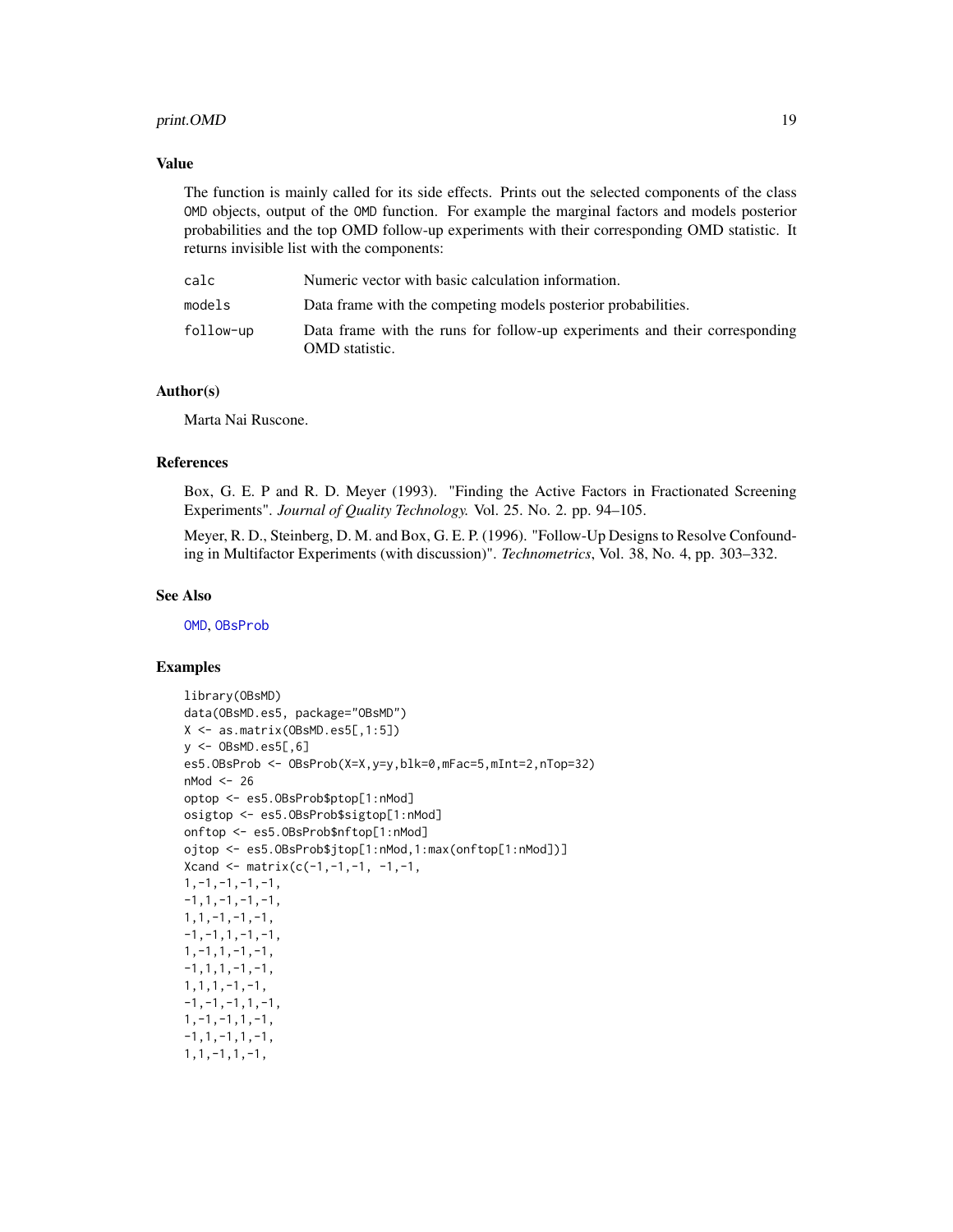```
-1, -1, 1, 1, -1,1,-1,1,1,-1,
-1,1,1,1,-1,
1,1,1,1,-1,
-1, -1, -1, -1, 1,1,-1,-1,-1,1,
-1, 1, -1, -1, 1,1,1,-1,-1,1,
-1, -1, 1, -1, 1,1,-1,1,-1,1,
-1,1,1,-1,1,
1,1,1,-1,1,
-1, -1, -1, 1, 1,1,-1,-1,1,1,
-1,1,-1,1,1,
1,1,-1,1,1,
-1,-1,1,1,1,
1,-1,1,1,1,
-1,1,1,1,1,
1,1,1,1,1
),nrow=32,ncol=5,dimnames=list(1:32,c("A","B","C","D","E")),byrow=TRUE)
p_omd <- OMD(X=X,y=y,nFac=5,nBlk=0,mInt=2,nMod=26,optop=optop,osigtop=osigtop,
onftop=onftop,ojtop=ojtop,nFoll=4,Xcand=Xcand,mIter=20,nStart=25,startDes=NULL,
top=30)
print(p_omd)
```
Reactor.data *Reactor Experiment Data*

# Description

Data of the Reactor Experiment from Box, Hunter and Hunter (1978).

# Usage

data(Reactor.data)

#### Format

A data frame with 32 observations on the following 6 variables.

- A numeric vector. Feed rate factor.
- B numeric vector. Catalyst factor.
- C numeric vector. Agitation rate factor.
- D numeric vector. Temperature factor.
- E numeric vector. Concentration factor.
- y numeric vector. Percentage reacted response.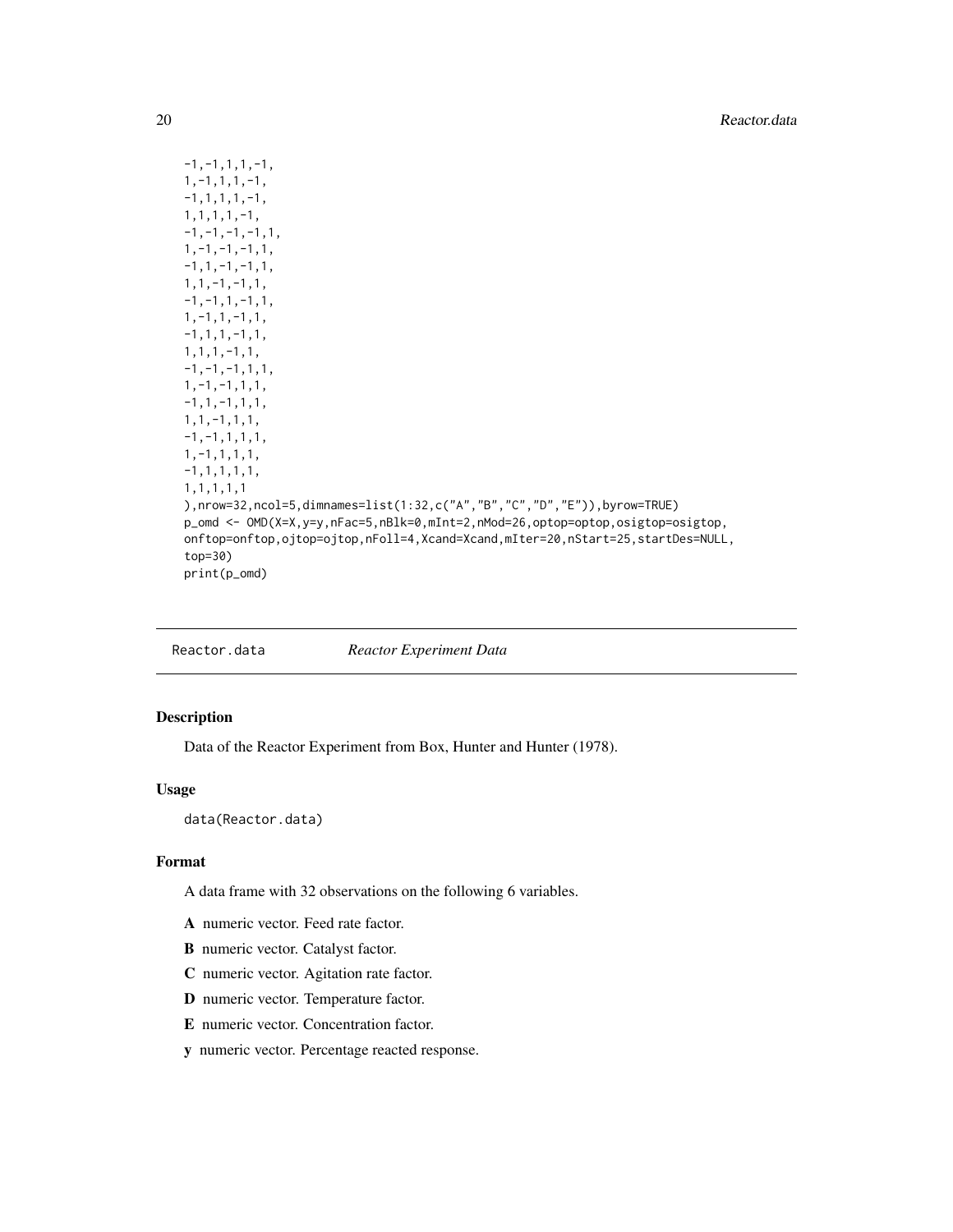# <span id="page-20-0"></span>Source

Box G. E. P, Hunter, W. C. and Hunter, J. S. (2004). *Statistics for Experimenters II*. Wiley. Box G. E. P, Hunter, W. C. and Hunter, J. S. (1978). *Statistics for Experimenters*. Wiley.

# Examples

```
library(OBsMD)
data(Reactor.data,package="OBsMD")
print(Reactor.data)
```
<span id="page-20-1"></span>summary.OBsProb *Summary of Posterior Probabilities from Objective Bayesian Design*

# Description

Reduced printing method for class OBsProb lists. Prints posterior probabilities of factors and models from Objective Bayesian procedure.

#### Usage

```
## S3 method for class 'OBsProb'
summary(object, nTop = 10, digits = 3, ...)
```
#### Arguments

| object    | list. OBsProb class list. Output list of OBsProb function. |
|-----------|------------------------------------------------------------|
| nTop      | integer. Number of the top ranked models to print.         |
| digits    | integer. Significant digits to use.                        |
| $\ddotsc$ | additional arguments passed to summary generic function.   |

# Value

The function prints out the marginal factors and models posterior probabilities. Returns invisible list with the components:

| calc   | Numeric vector with basic calculation information.                  |
|--------|---------------------------------------------------------------------|
|        | probabilities Data frame with the marginal posterior probabilities. |
| models | Data frame with the models posterior probabilities.                 |

#### Author(s)

Marta Nai Ruscone.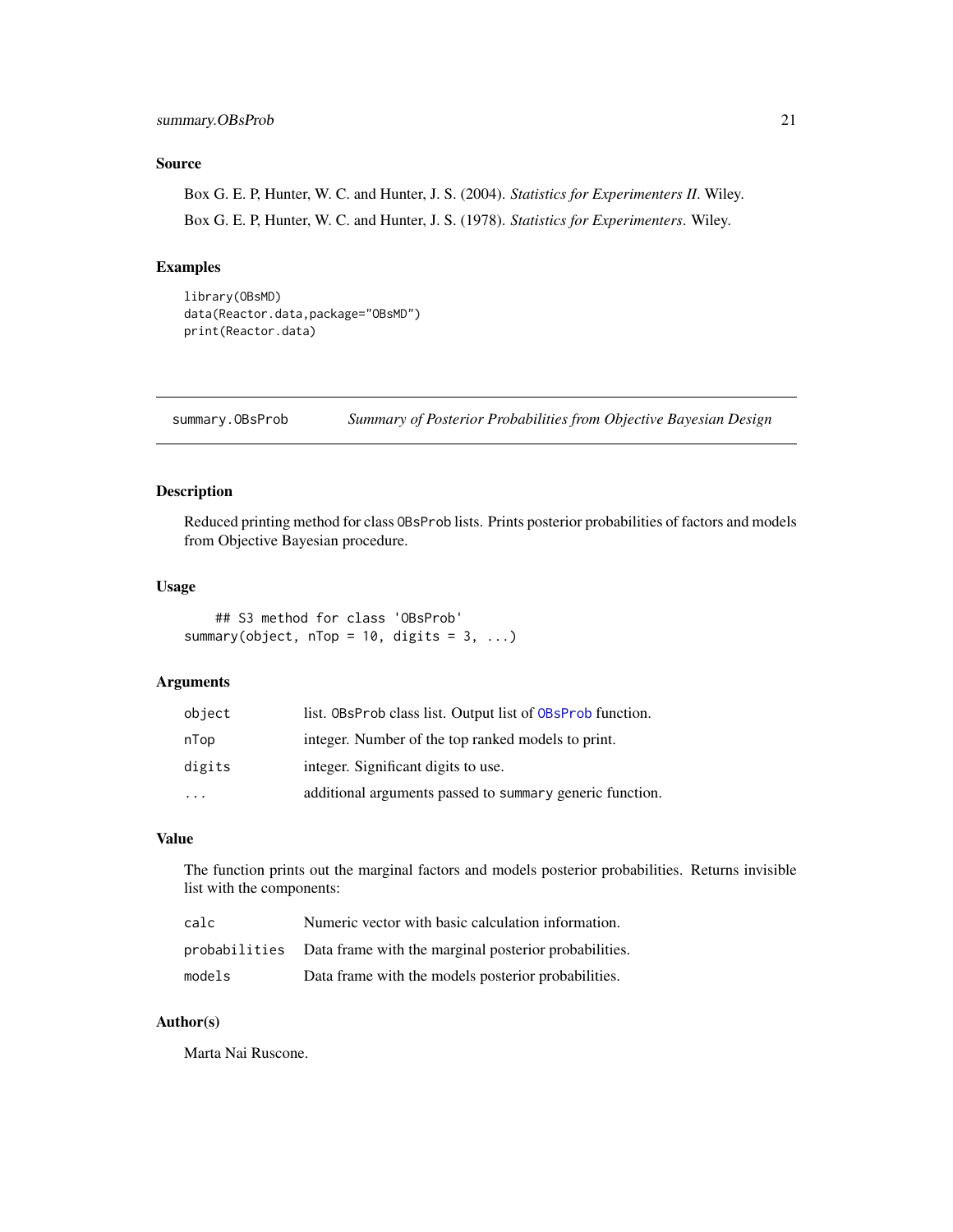#### <span id="page-21-0"></span>References

Box, G. E. P and R. D. Meyer (1986). "An Analysis for Unreplicated Fractional Factorials". *Technometrics.* Vol. 28. No. 1. pp. 11–18.

Box, G. E. P and R. D. Meyer (1993). "Finding the Active Factors in Fractionated Screening Experiments". *Journal of Quality Technology.* Vol. 25. No. 2. pp. 94–105.

Consonni, G. and Deldossi, L. (2015), "Objective Bayesian model discrimination in follow-up experimental designs" DOI 10.1007/s11749-015-0461-3. *TEST*.

# See Also

[OBsProb](#page-7-1), [print.OBsProb](#page-15-1), [plot.OBsProb](#page-14-1).

#### Examples

```
library(OBsMD)
data(OBsMD.es5, package="OBsMD")
X <- as.matrix(OBsMD.es5[,1:5])
y <- OBsMD.es5[,6]
# Using for model prior probability a Beta with parameters a=1 b=1
es5.OBsProb <- OBsProb(X=X,y=y, abeta=1, bbeta=1, blk=0,mFac=5,mInt=2,nTop=32)
print(es5.OBsProb)
summary(es5.OBsProb)
```
summary.OMD *Summary of Optimal OMD Follow-Up Experiments*

# Description

Reduced printing method for lists of class OMD. It displays the best extra-runs according to the OMD criterion together with the correspondent OMD value.

#### Usage

```
## S3 method for class 'OMD'
summary(object, digits = 3, verbose=FALSE, ...)
```
#### Arguments

| object                  | list of OMD class. Output list of OMD function.          |
|-------------------------|----------------------------------------------------------|
| digits                  | integer. Significant digits to use in the print out.     |
| verbose                 | logical. If TRUE, the unclass-ed object is displayed.    |
| $\cdot$ $\cdot$ $\cdot$ | additional arguments passed to summary generic function. |

#### Value

It prints out the marginal factors and models posterior probabilities and the top OMD follow-up experiments with their corresponding OMD statistic.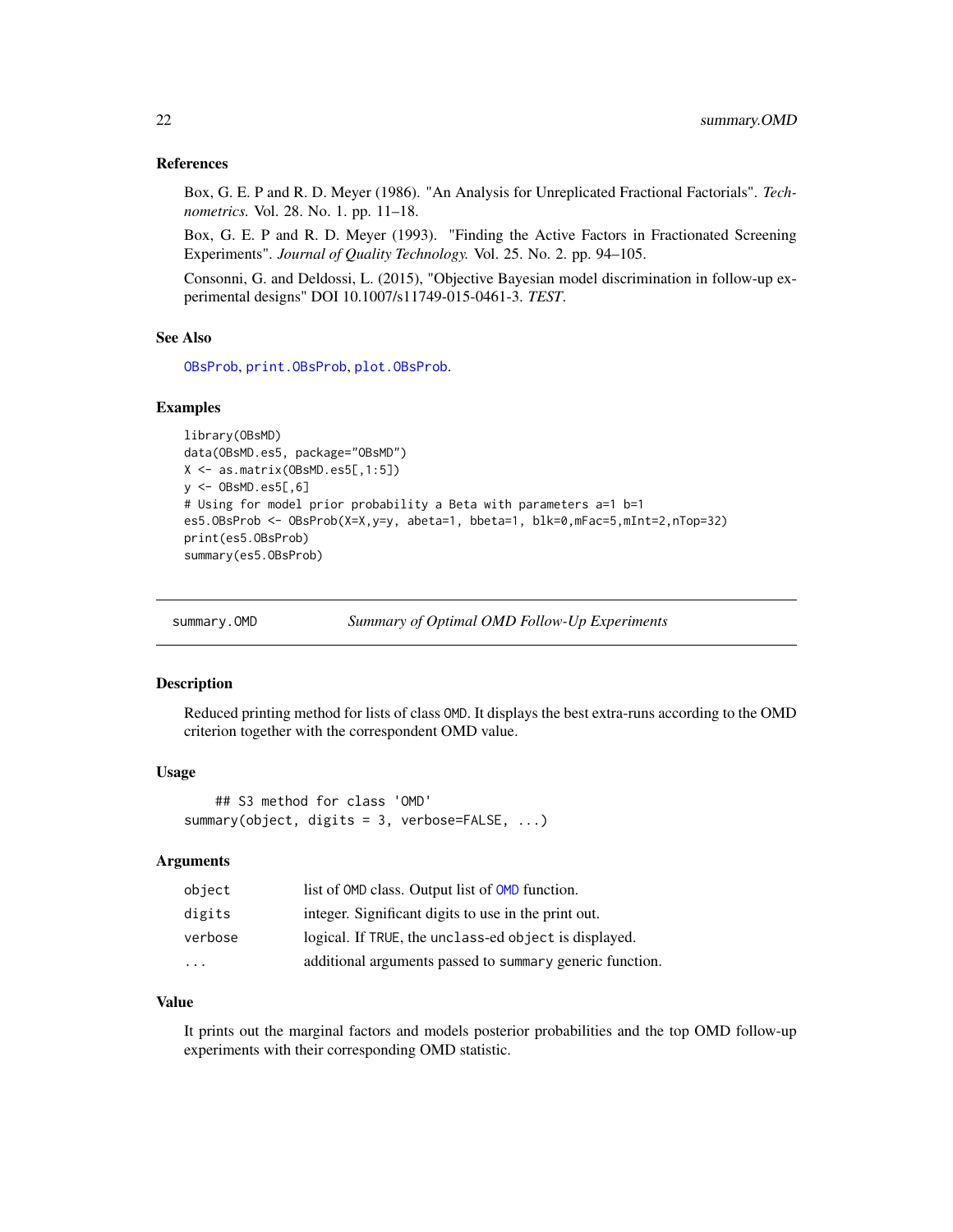#### <span id="page-22-0"></span>Author(s)

Marta Nai Ruscone.

#### References

Box, G. E. P and R. D. Meyer (1993). "Finding the Active Factors in Fractionated Screening Experiments". *Journal of Quality Technology.* Vol. 25. No. 2. pp. 94–105.

Consonni, G. and Deldossi, L. (2015), "Objective Bayesian model discrimination in follow-up experimental designs" DOI 10.1007/s11749-015-0461-3. *TEST*.

Meyer, R. D., Steinberg, D. M. and Box, G. E. P. (1996). "Follow-Up Designs to Resolve Confounding in Multifactor Experiments (with discussion)". *Technometrics*, Vol. 38, No. 4, pp. 303–332.

#### See Also

[print.OMD](#page-17-1) and [OMD](#page-10-1)

```
library(OBsMD)
data(OBsMD.es5, package="OBsMD")
X <- as.matrix(OBsMD.es5[,1:5])
y \le - OBsMD.es5[.6]
es5.OBsProb <- OBsProb(X=X,y=y,blk=0,mFac=5,mInt=2,nTop=32)
nMod <- 26
optop <- es5.OBsProb$ptop[1:nMod]
osigtop <- es5.OBsProb$sigtop[1:nMod]
onftop <- es5.OBsProb$nftop[1:nMod]
ojtop <- es5.OBsProb$jtop[1:nMod,1:max(onftop[1:nMod])]
Xcand \leftarrow matrix(c(-1,-1,-1,-1,-1,-1)1,-1,-1,-1,-1,
-1,1,-1,-1,-1,1,1,-1,-1,-1,
-1, -1, 1, -1, -1,1,-1,1,-1,-1,
-1,1,1,-1,-1,1,1,1,-1,-1,
-1, -1, -1, 1, -1,1,-1,-1,1,-1,
-1,1,-1,1,-1,1,1,-1,1,-1,
-1, -1, 1, 1, -1,1,-1,1,1,-1,
-1,1,1,1,-1,1,1,1,1,-1,
-1, -1, -1, -1, 1,1,-1,-1,-1,1,
-1,1,-1,-1,1,1,1,-1,-1,1,
-1, -1, 1, -1, 1,1,-1,1,-1,1,
-1,1,1,-1,1,
```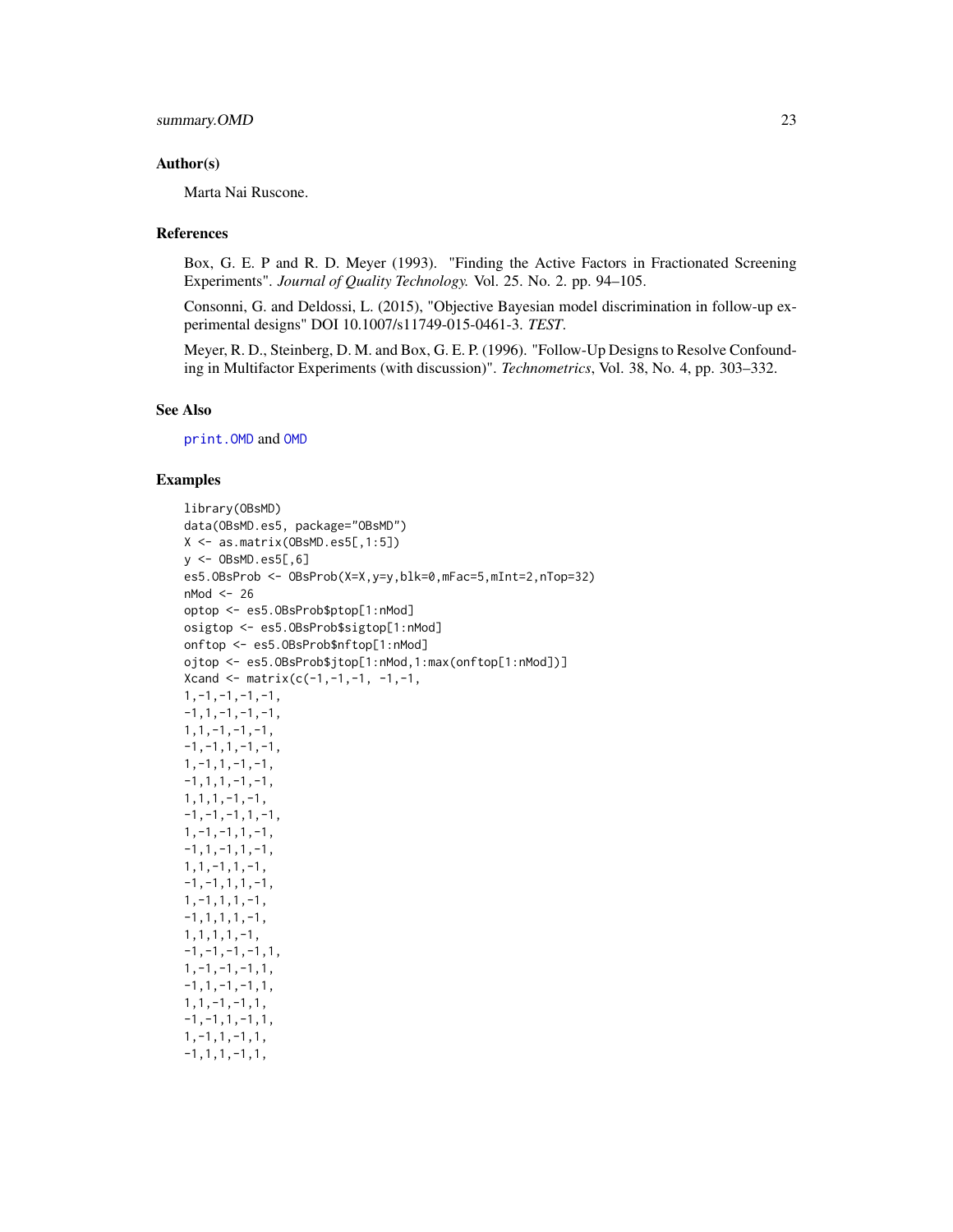1,1,1,-1,1,  $-1, -1, -1, 1, 1,$ 1,-1,-1,1,1,  $-1,1,-1,1,1,$ 1,1,-1,1,1,  $-1, -1, 1, 1, 1,$ 1,-1,1,1,1, -1,1,1,1,1, 1,1,1,1,1 ),nrow=32,ncol=5,dimnames=list(1:32,c("A","B","C","D","E")),byrow=TRUE) p\_omd <- OMD(X=X,y=y,nFac=5,nBlk=0,mInt=2,nMod=26,optop=optop,osigtop=osigtop, onftop=onftop,ojtop=ojtop,nFoll=4,Xcand=Xcand,mIter=20,nStart=25,startDes=NULL, top=30) summary(p\_omd)